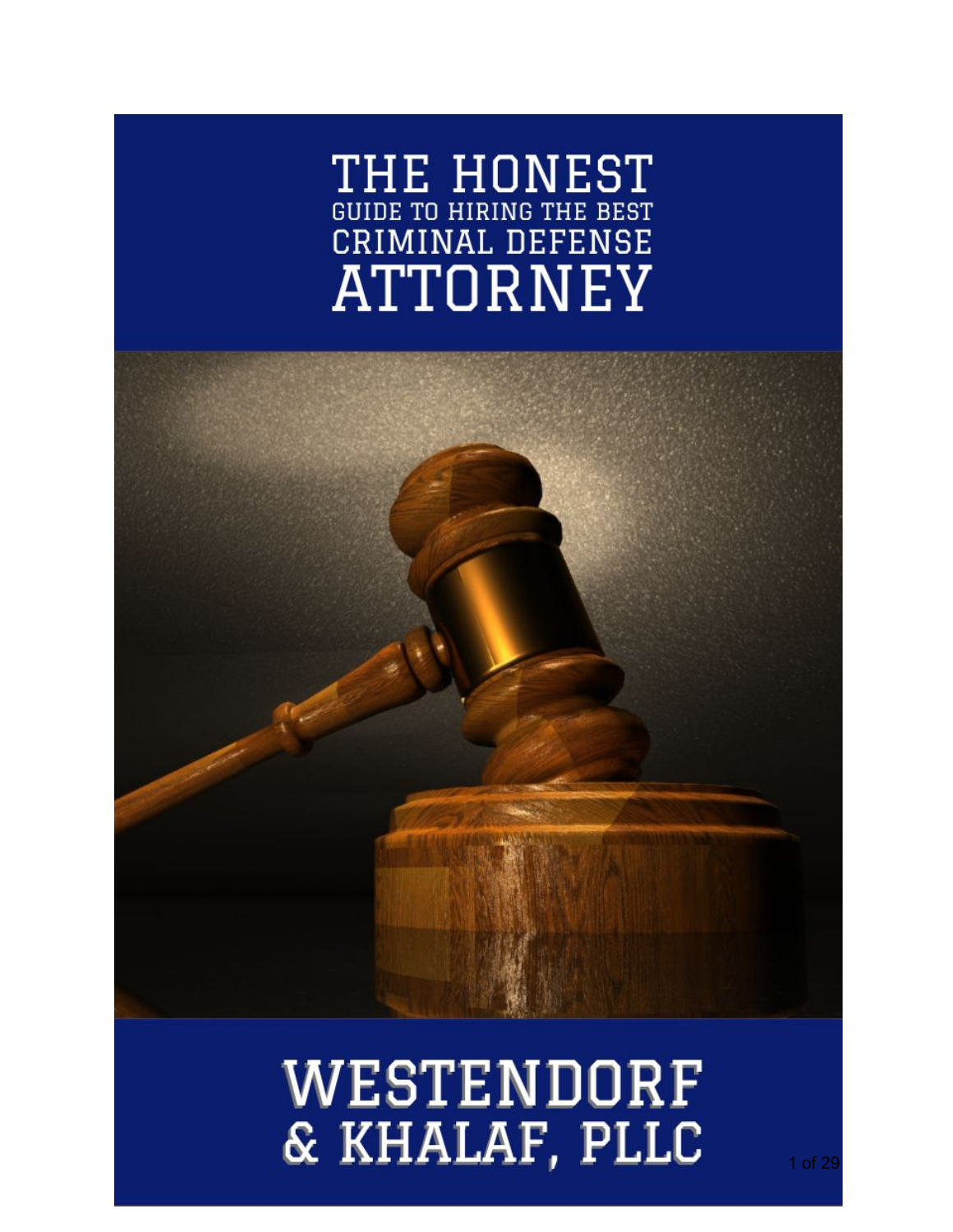## HOW TO FIND THE RIGHT CRIMINAL DEFENSE ATTORNEY

# (The Truth Behind The Marketing)

By Westendorf & Khalaf, PLLC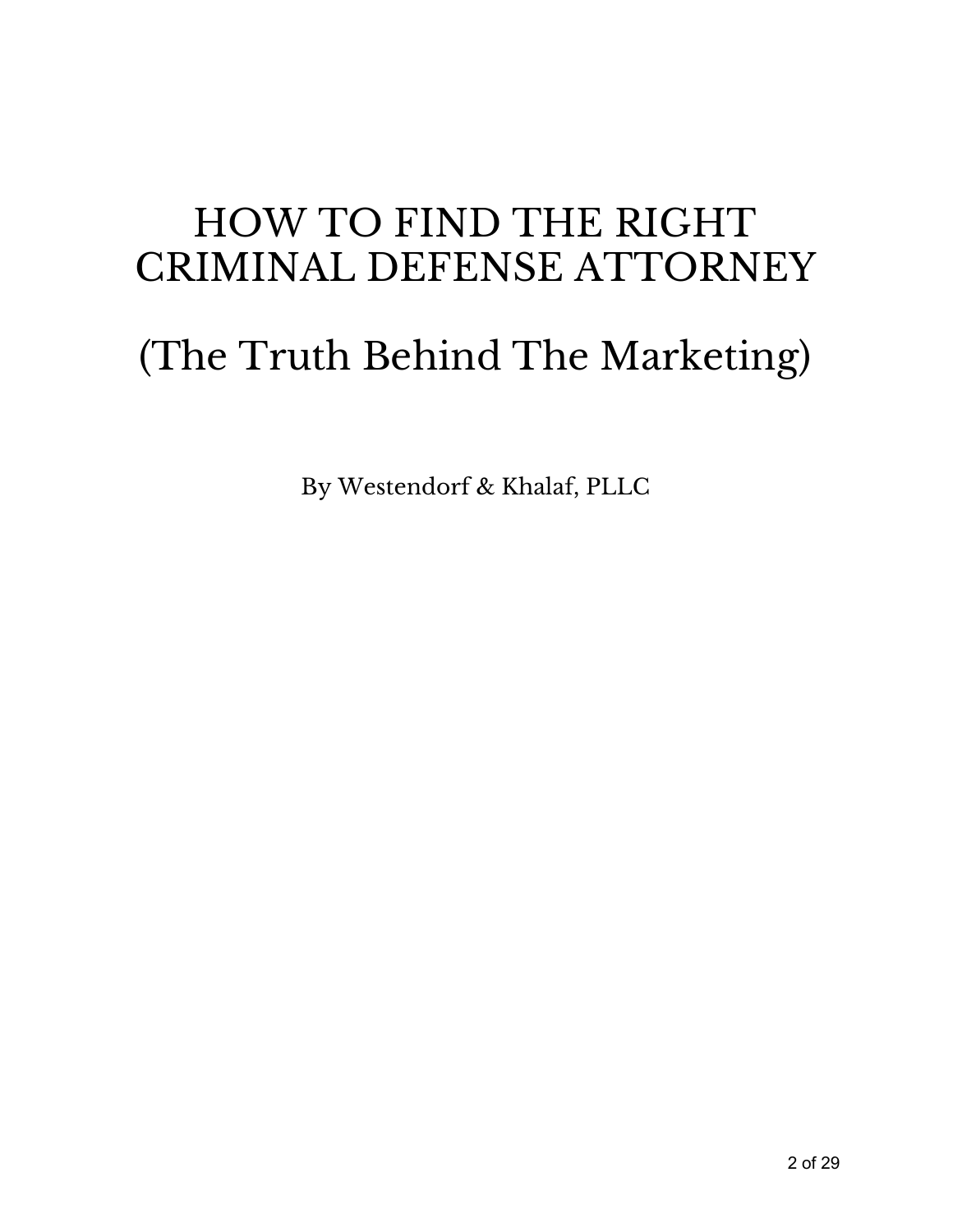# Table of Contents

| Why We're Criminal Defense Attorneys3-6      |  |
|----------------------------------------------|--|
|                                              |  |
|                                              |  |
| How To Find The Best Attorney For You18-25   |  |
| To Dos and Not to Dos To Get a Good Fee26-27 |  |
|                                              |  |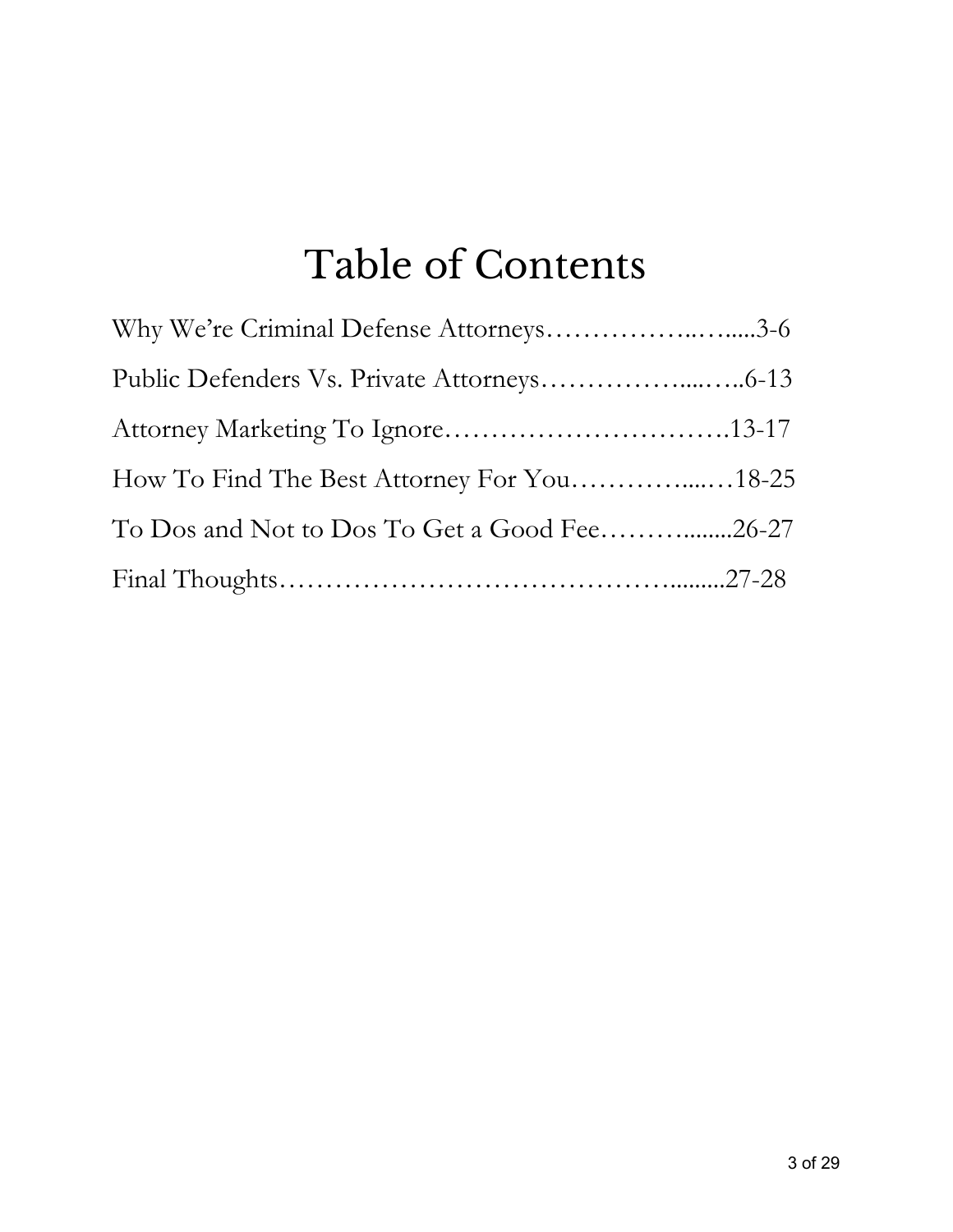## Why I' m A Defense Attorney

Atticus Finch is the fictional patron saint of defense attorneys. In a racist town, he had the courage to stand up for a black man at great risk to himself and his family. The Atticus character is rightly viewed as heroic. But in one sense, Atticus had it easy. He was fighting for a truly innocent man who was getting railroaded. What if Tom Robinson had been guilty? What if he had been the rapist that the town claimed he was? Would Atticus still have been a hero to stand up to defend him?

I'm not Atticus Finch. I would like to think that I'm a nice, normal guy. In the morning, my wife and I wake up the kids and get breakfast ready before walking them to the bus stop. At night, we brush their teeth and read bedtime stories before tucking them in for the night. In between when I'm at work, I represent people charged with crimes. Sometimes I represent people who have done some pretty awful things. "Why do you defend those people?" is a question so familiar to defense attorneys that it's called simply "the question." Different criminal defense attorneys have different answers to "the question." I don't pretend to speak for everyone. This is simply my best effort to explain what drives me.

I never planned on being a criminal defense attorney. I liked criminal law in law school and figured that I wanted to be a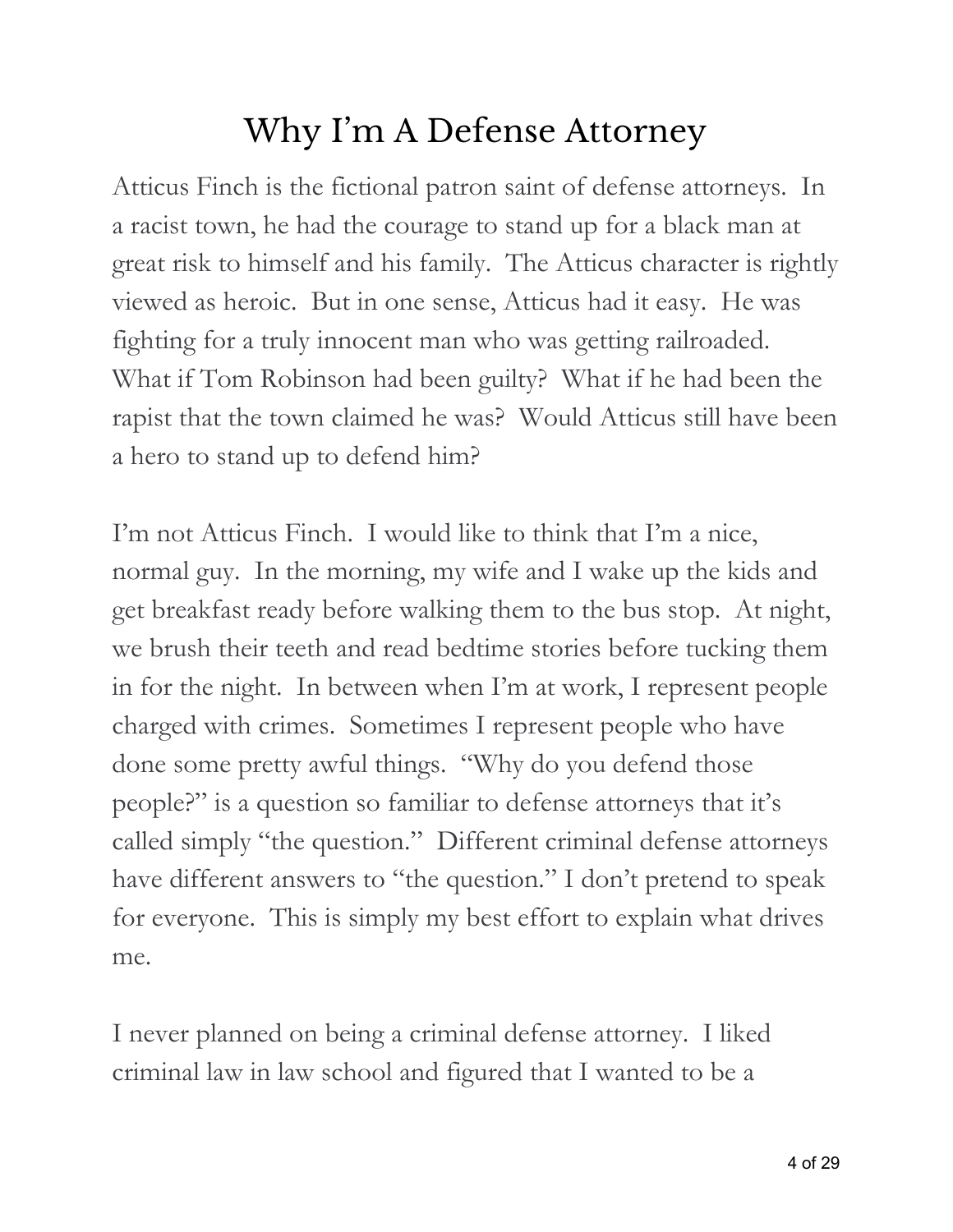prosecutor. I wanted to be the guy in the white hat putting bad guys away, not helping them get away. When I graduated, I applied to several local prosecutors' offices. I also happened to see an ad in the Virginia Lawyer's Weekly for an opening in the Virginia Beach Public Defender's Office. It's my hometown, and the prosecutors' offices weren't exactly beating down my door so I figured what the hell. I interviewed and was offered the job the next day. I honestly looked at it as a stepping stone to being a prosecutor. Instead, it completely changed the course of my life.

A funny thing happened when I started representing criminal clients. It turned out that I liked most of them. I discovered that the line between us and "them" is often very thin. But for a drug addiction; But for desperation; But for being young and impulsive; But for a night of heavy drinking, a lot of these people would be the same as you or me. When you look "them" in the eyes or when their crying mother begs you to save her son, it's easy to find common humanity. In some cases, it's obviously easier than others. I've been convinced in some cases that my clients are actually innocent. In those cases, it's very easy to summon passion and outrage and to fight like hell for my clients. Mistaken ID cases; cases where witnesses are lying; cases where the government's forensic evidence is actually B.S.. All of these happen. These are the cases that defense attorneys live for.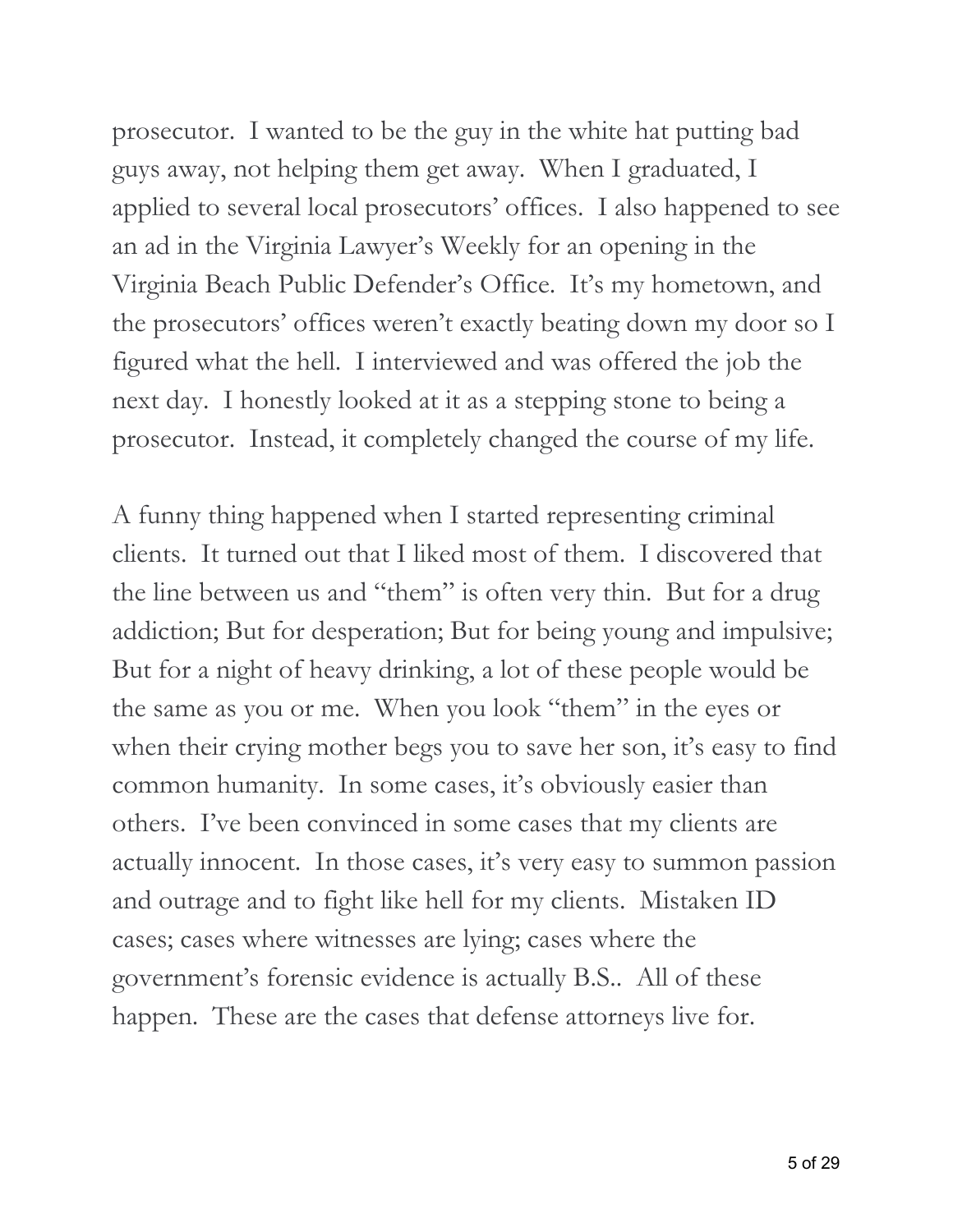But the truth is that those types of cases represent a fairly small percentage. Most of the people I represent are guilty of something. Why do I still fight for those people? The answer depends on the case. In some cases, people are charged with crimes greater than the ones they actually committed. In other cases, the government is pursuing a punishment far greater than what's warranted. If defense attorneys decided to walk away, the government would get to do whatever it wanted in every case which is a very scary prospect. Already draconian punishments would get even worse. People who didn't need to be felons would have their lives ruined. A completely unchecked government is a frightening concept, and I'm happy to be part of the opposition.

Some of you might now be thinking, "OK, I can understand defending the innocent, the over-charged, and the over-punished, but what about the really bad ones? Why do you defend murderers, rapists, and pedophiles who are guilty as sin? Why do you choose to stand next to the scum of the earth?" The answer is a simple one: I do it because it's my responsibility. It comes with the territory of being a defense attorney. If I phoned it in because I thought a client was guilty, it would make me the worst kind of coward. Look, it's not always pleasant. Cross-examining a child witness in a molestation case isn't fun. But I do it because I'm a professional. Who am I to say whether a man is guilty or innocent? Who am I to determine what a fair punishment is? What I do know is that every person accused deserves at least one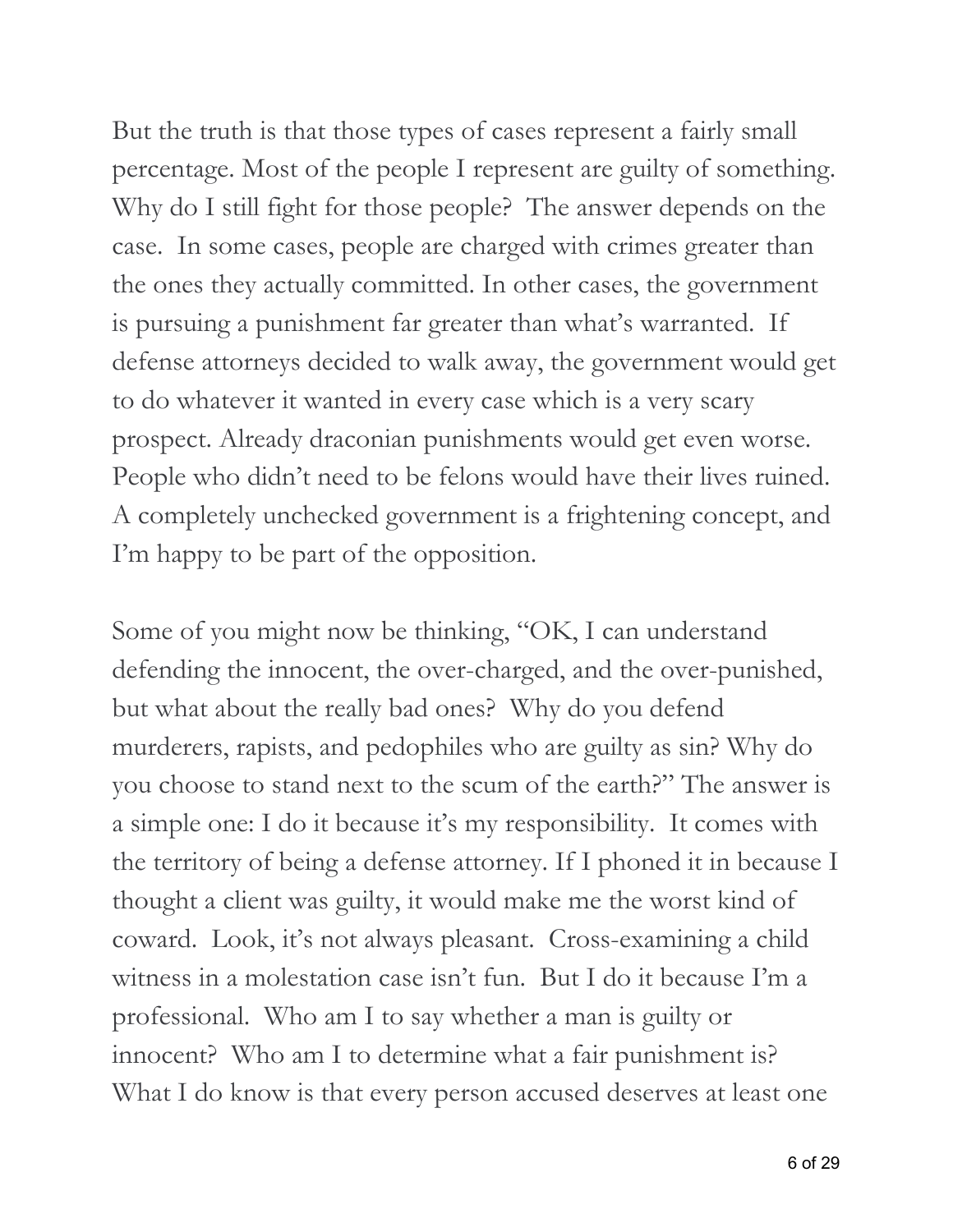person standing up for them. We can't hope to have a system with any integrity unless people step up to the plate to take on that calling. And I'll tell you something amazing, my experience has been that even the victims of awful crimes understand this. I've been comforted by rape victims outside the courtroom who could see that I was distraught when my client was convicted. I've been comforted by the families of a murder victim who could see that I was devastated that my client was sentenced to life. They respected that I had a job to do and that I fought with every ounce of my energy for my client.

Defending people has become a way of life for me. I couldn't look at myself in the mirror if I didn't give it my best shot no matter who the client is and what the government says he did.

## LESSON # 1: WHAT'S THE DIFFERENCE BETWEEN A PRIVATE ATTORNEY AND A PUBLIC DEFENDER?

As criminal defense attorneys in private practice, we've come to fully appreciate the powerful social stigma attached to public defenders. A fairly typical consultation for us goes something like this:

Client: I need to hire you. I can't be represented by a public defender.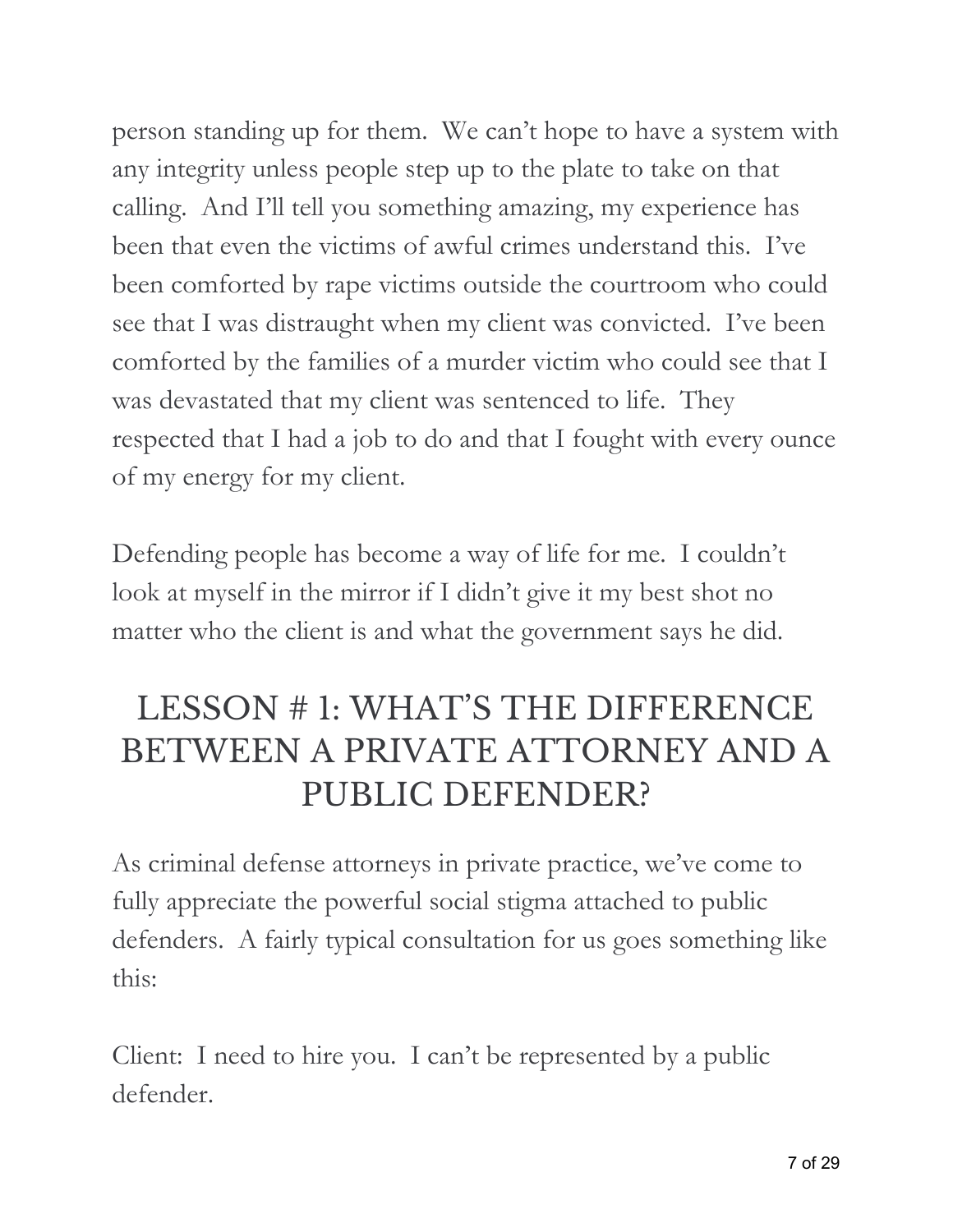Us: Who is representing you?

Client: [fill in the name of public defender]

Us: She/He is a great attorney. I would hire them to represent me if I was in trouble.

Client: Yeah, but I can't be represented by a public defender.

Us: You know that both of us were longtime public defenders right?

Client: But you're not anymore, and I need a private lawyer.

This probably doesn't help our business as private attorneys, but we want to set the record straight. The simple fact is that there is no better way to learn how to be a successful defense attorney than being a public defender. It's an occupation that throws you straight into the deep end of the courtroom and forces you to learn how to swim. Public defenders get more cases and more trial experience than anyone else. Let us make our point very clear: **Good public defenders are real lawyers. The realest lawyers. There are PDs who are better lawyers than almost any private attorney out there.**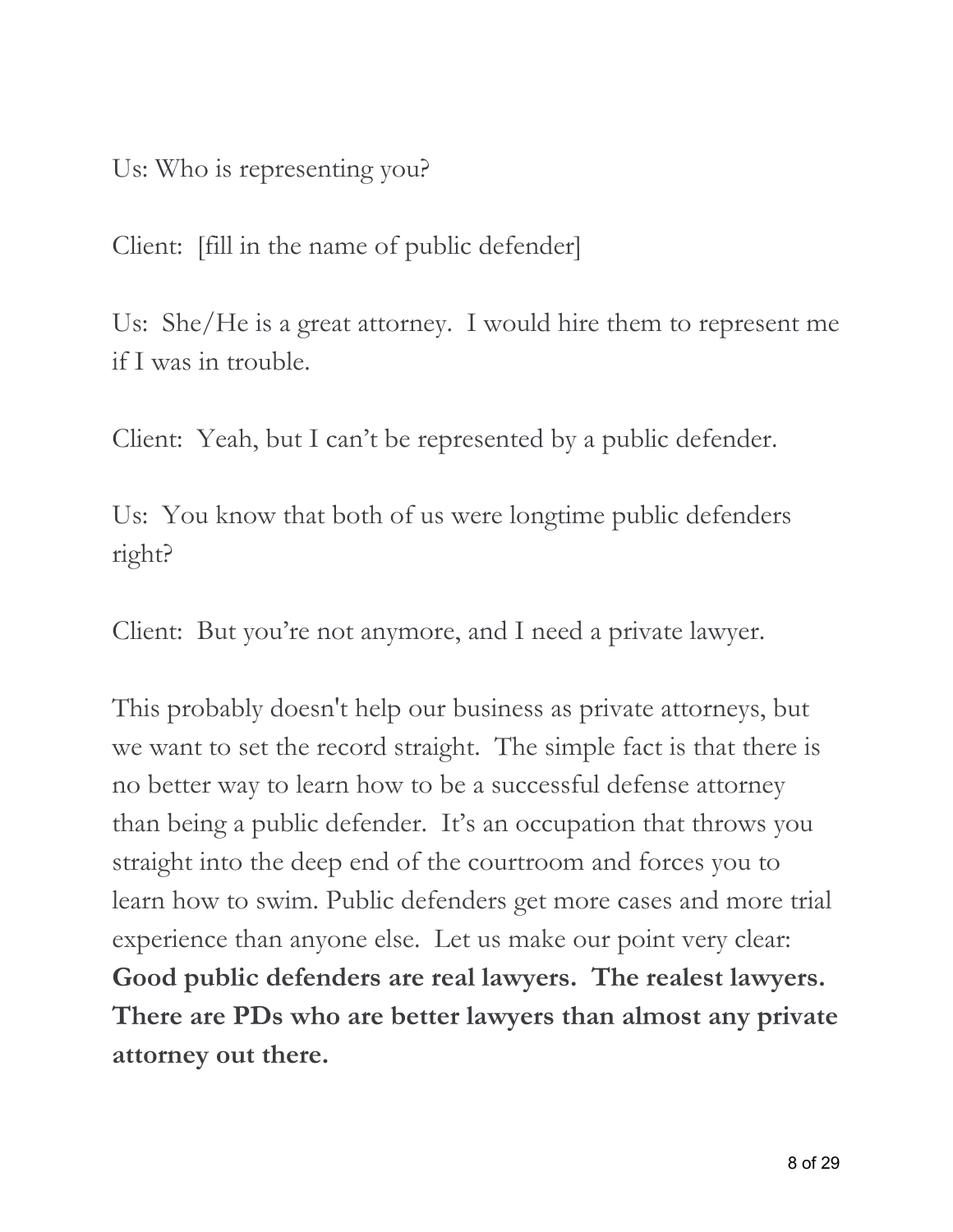That being said, some of the rumors about PDs are true: they are underpaid, overworked, underappreciated, and under-resourced. They bust their asses day in and day out and get little to no respect. Their clients have no trouble telling them they're worthless and that a real attorney would "beat this case easy." Even polite and educated society disrespect public defenders. Tell people at a dinner party that you're a public defender, and you're going to hear comments like, "You have to start somewhere," "Maybe after a couple of years you can be a prosecutor," etc. Despite some minimal lip service to the contrary, politicians also don't value public defenders. In short, it's politically unpopular for people in power to advocate for tax dollars to be used towards providing stellar representation for criminal defendants (especially poor ones who can't/don't vote). Securing tax dollars in the pursuit of being "tough on crime" is way more palatable.

As a sad consequence, a lot of high quality public defenders don't stick around for the long term. And who can blame them? It takes an almost inhuman level of dedication to make a career out of something that society doesn't value at a fraction of your market value. In our experience, the result is that most public defenders will fall into one of a few different categories:

One category is the true believers. These are the attorneys who have an undying passion to help the needy. They are highly qualified, believe in indigent defense, work extra hours, and value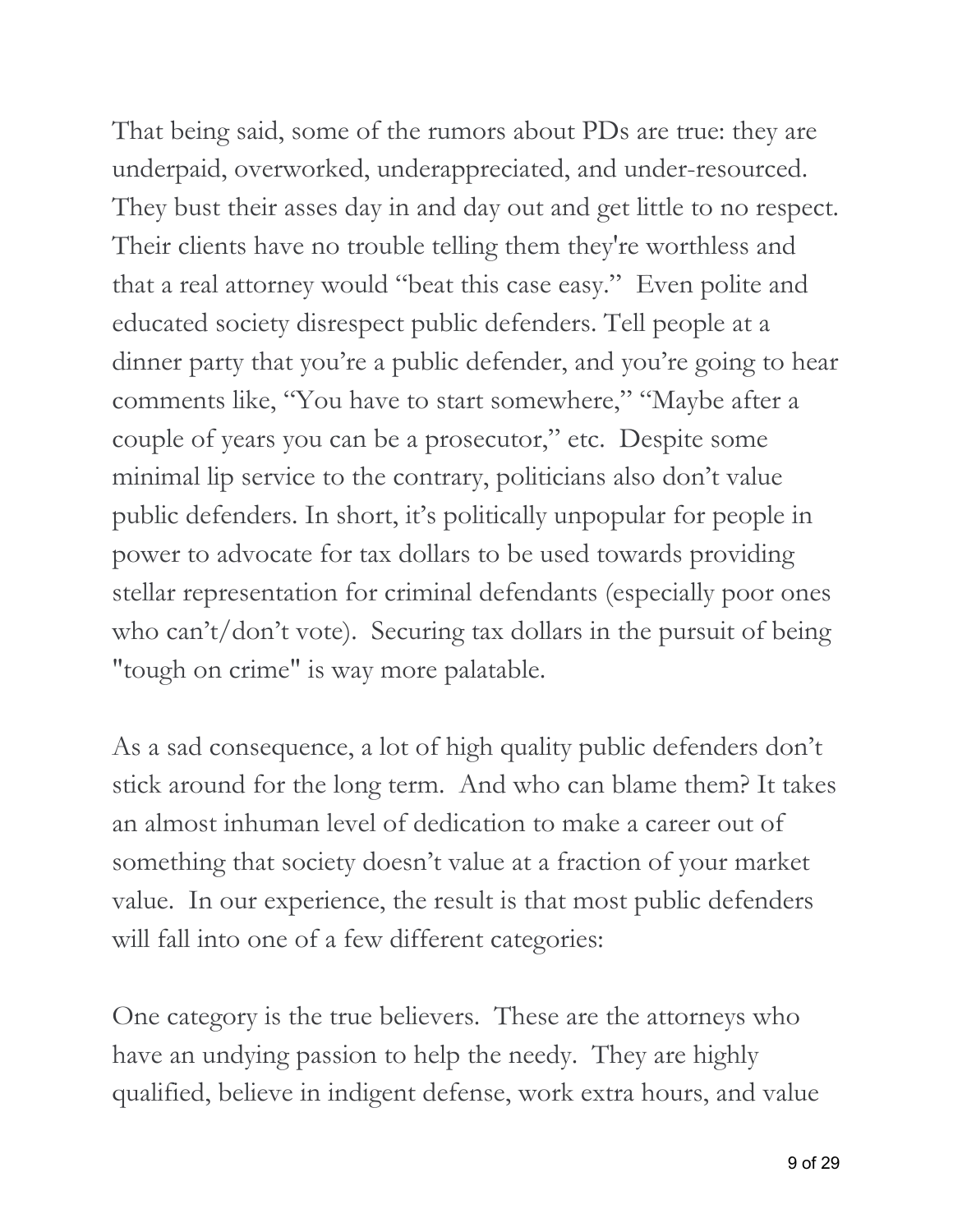the impact they have on society. They respect the Constitution and show up to court ready to fight the good fight even if it means walking into a judicial buzzsaw. They believe that everyone deserves the best defense possible and, of course, they are ABSOLUTELY right.

Another category would be the eager to learn PD attorneys. They realize that there is no better way to become a great attorney than by being in court as much as possible and fighting whenever they can. They LOVE the good fight in the PD's office because it teaches them how to throw a nasty right hook (and how to take one too). They are ambitious, well-prepared, and consider themselves students of the game. Some attorneys in this category will fall in love with indigent defense and stick around. However, simple economics dictate that most leave to make more money in the private world once they've honed their skills.

The most unfortunate category is the comfort-zone lifers. This is the group that gives PDs a bad name. This group sticks around for less than ideal reasons like: the job has good health benefits, they know it's damn near impossible to get fired from a state job... and so on and so on. These are the attorneys that you don't want on your case. They've stopped doing the job (if they ever did it) and have become part of the conviction machine. They feel no shame pleading clients on an assembly line and rationalize why they haven't had a jury trial in 5 years. The awful truth is that they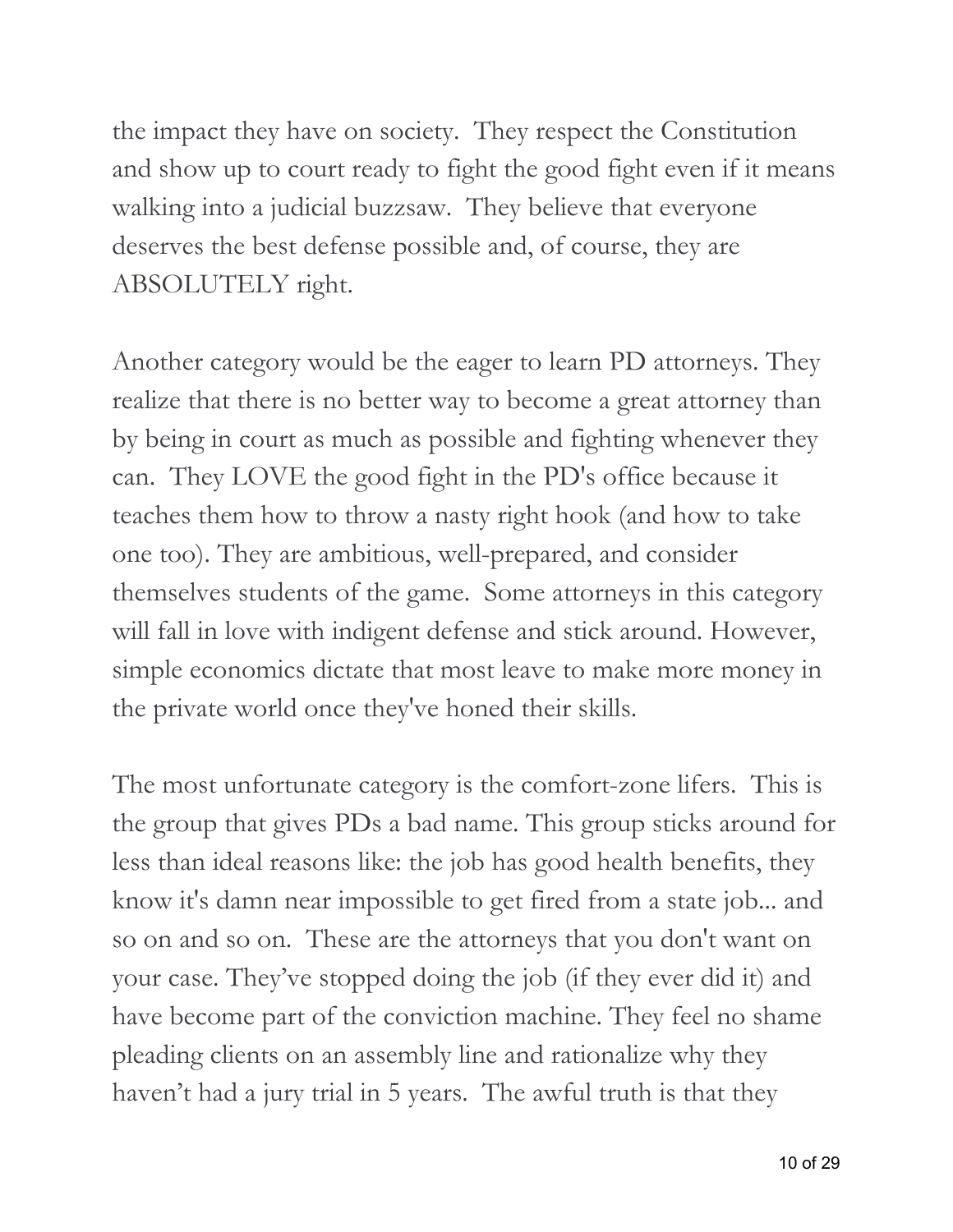almost never get fired and bring home the same paycheck as the PDs who actually put in the hard work of trials and appeals.

So where does that leave a criminal defendant? If a family member or friend has the means to pony up for a private attorney, should they ditch the PD? The answer isn't always black and white. Our abbreviated attempt at a pros/cons list of having a private attorney over a public defender would be this:

PROS (of hiring a private attorney over having a PD):

• Good private attorneys will give you more personal attention. When we were PDs, we each typically carried caseloads of between 120-150 felony clients at any given time. A former public defender who we greatly admire compared being a PD to being a triage nurse. You have to make an assessment of which clients are in the direst need of your attention and the rest often get pushed to the back burner. Private attorneys, on the other hand, handle far fewer serious cases and are competing with other attorneys for your money. That means that successful private attorneys don't necessarily adhere to 9 to 5 hours and are more likely to make themselves available to address your concerns -- no matter how critical or trivial (after all, that's what you're paying them for).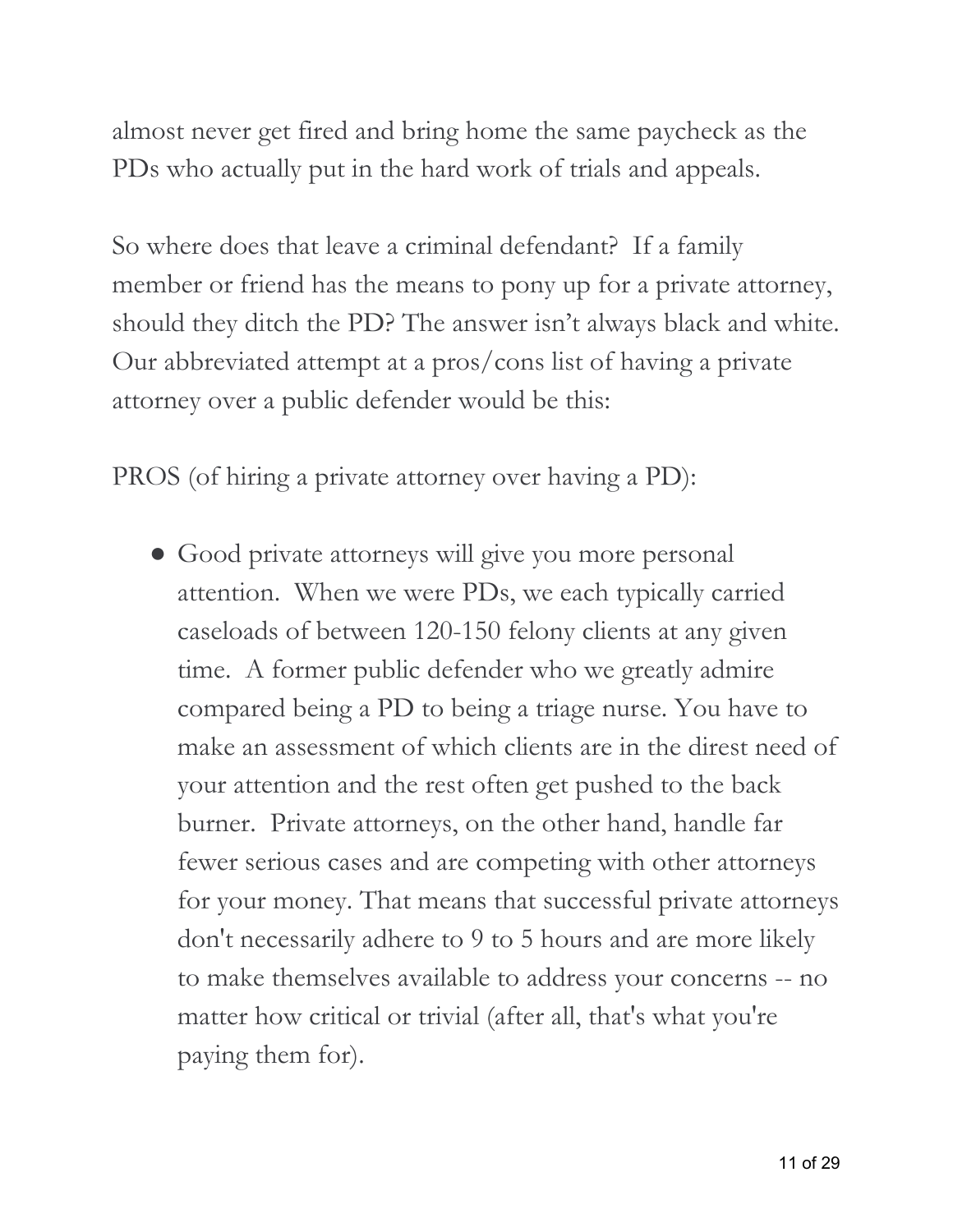- You can choose your attorney. If you're appointed a PD, you might get top-of-the-line representation but you also might get a schmuck. I doubt many in the PD world would dispute this point. Many are rock stars and some are duds. Of course, there are many in between. But the reality is, the court appoints you to the PD's office, the PD's office assigns an attorney, and you're stuck with who you've got. If you come to us or any other private defense attorney, you show up for a consultation, chat with us, and if you don't like us, you just hire someone else (or go with the PD's office if you qualify). Having the option of choosing an attorney you're comfortable with is an amazing luxury to have when your liberty is on the line.
- Public defenders are overworked and overextended. Well at least the good ones are because they're always trying to fight for their clients -- all 120-150 of them. But no matter how great you are as an attorney, if you have more cases than you can handle, you're bound to slip up from time to time. In the PD world, cases and clients will, by necessity, become prioritized based on the PD's very finite resources of time and attention. The pay provided by the Commonwealth of Virginia (about \$51,000 for an assistant PD with minimal opportunity for advancement) is a joke and leads to frequent turnover. Honestly, it's a pathetic shame that Virginia does not better prioritize the rights of indigent defendants.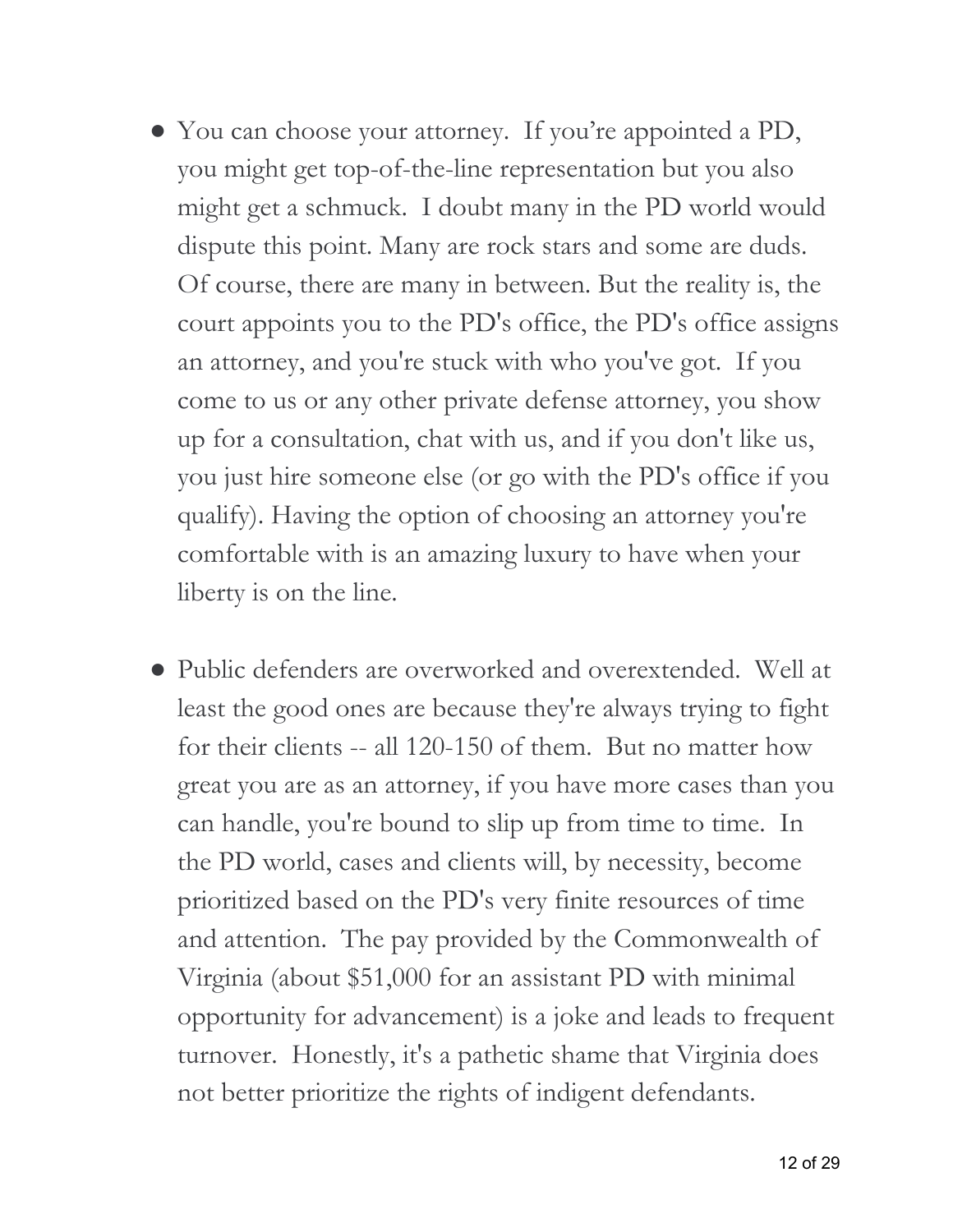#### CONS (of hiring a private attorney over a PD):

- There are many great public defenders. If you get one of these studs, your case will likely be handled thoroughly and competently. These attorneys make time to ensure they're prepared when they appear in front of a judge. Doesn't necessarily mean they'll give you peace of mind by returning all of your calls but they WILL be ready to go on your court date.
- Public defenders know their judges. Public defenders usually only practice in one city or county so that means they get to know all the idiosyncrasies and tendencies of the judges better than anyone else. Knowledge of these tendencies can be critical in a case. Some judges will take an argument like, "Hey judge, it was just some marijuana," with a smile and an approving nod while other judges will BURY YOU AND YOUR SUPPORT OF ILLEGAL ACTIVITIES (along with your reputation) UNDER THE COURTHOUSE. Being "in the know" about the judge can make all the difference. Truth is, we often ask the PDs for intel when we find ourselves in an unfamiliar jurisdiction.
- Public defenders don't cost as much. If you win, you don't pay anything. If you lose, your court costs are still probably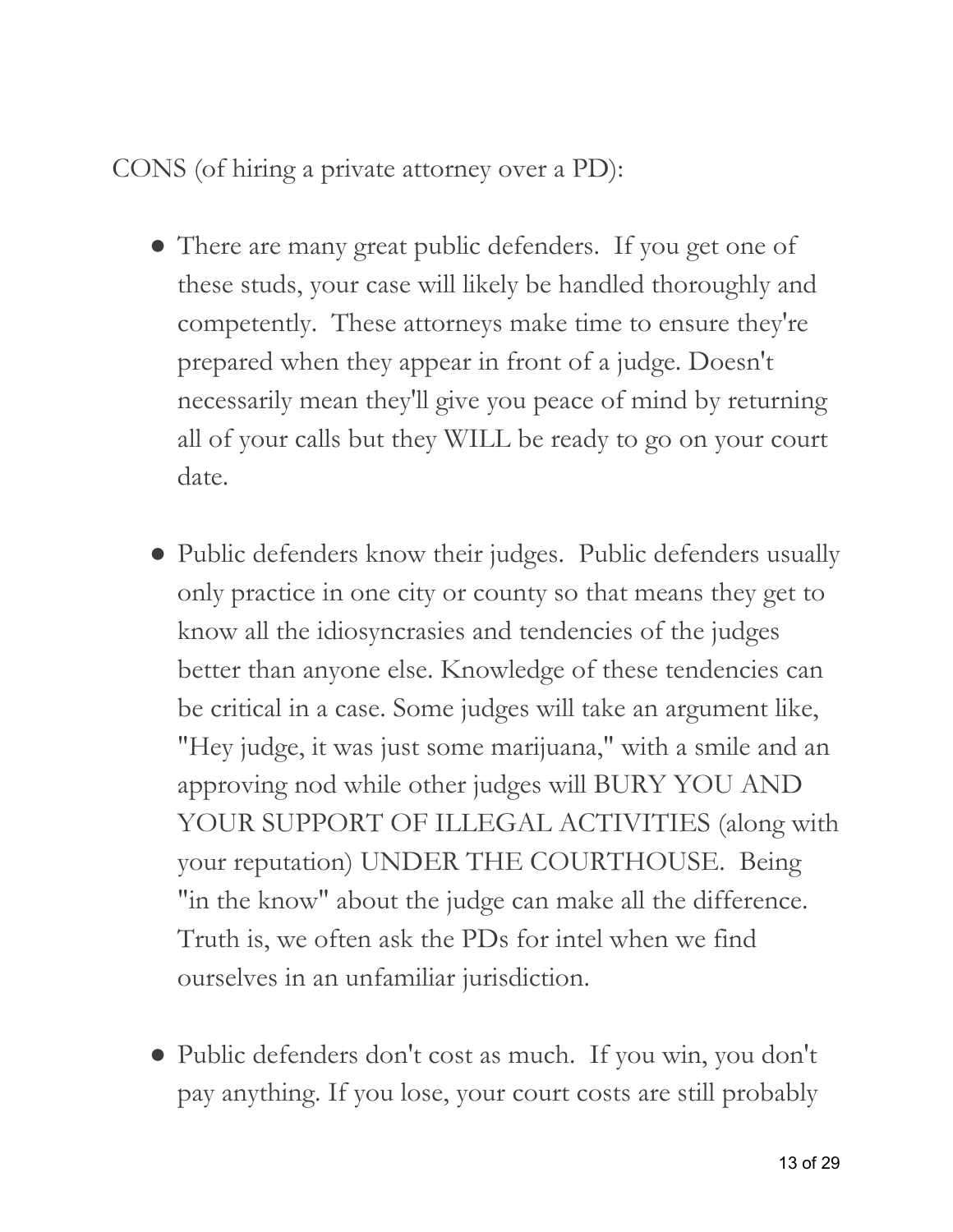way less than what you'd pay a private attorney. There might be some truth to the old saying, "you get what you pay for," but for all the reasons in this post, you might luck out by being able to have your cake and eat it too if you go with the PD's office.

We have the utmost respect for the competent, well-prepared public defender. Anyone who says otherwise either hates poor people or hates the United States Constitution. The posting for the PD's job description is pretty much listed in the Sixth Amendment of the Bill of Rights. With that very full disclosure, we also know from decades of experience in the trenches that not all public defenders are created equal and that some clients are better served by private representation.

If you have decided that you're in the market for a private defense attorney, the first thing you should do is:

## **IGNORE ATTORNEY MARKETING**

If you google " [fill in the name of the city] criminal defense attorneys" you're going to see a lot of results.

Some of the attorneys appearing on your screen will be excellent. Some will be far less than excellent. The lawyer fresh out of a bottom tier law school and the seasoned courtroom veteran with decades of trial experience look the same in a google result.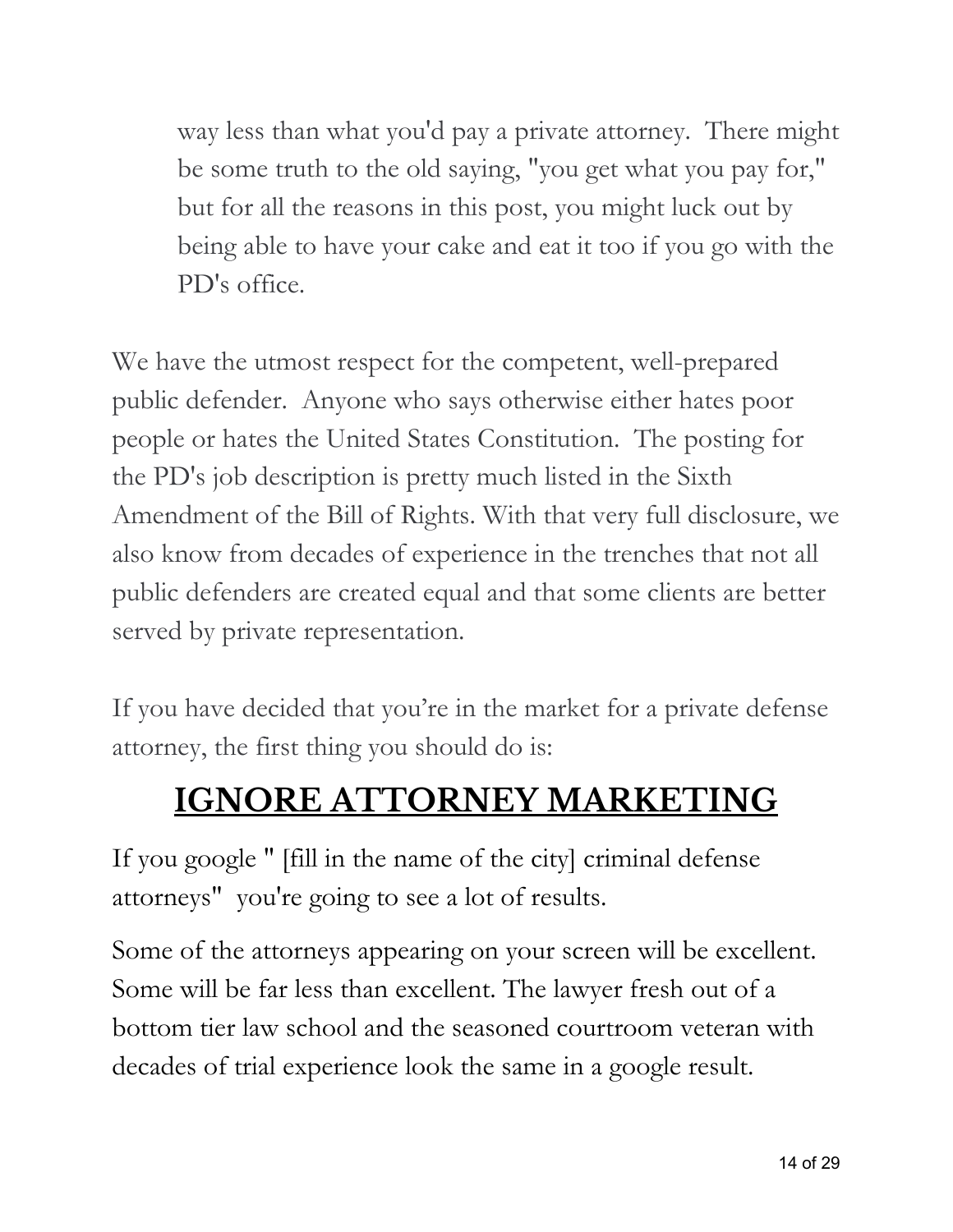How can you tell the difference between the real deals from the poseurs?

First of all, here are some things you should ignore:

## **1. Avvo Rating**

Avvo is a web company based in Seattle that has received well over \$100 million dollars in venture capital money with the aspiration to be the "Yelp" of the legal services world. We live in an age where everybody looks at star ratings and reviews before purchasing anything, so Avvo's appeal is understandable.

However, the reality is that their rating system is a meaningless gimmick. The rating is based on an algorithm that can be easily gamed so that many less than excellent lawyers gain a 5-star rating. Let me be clear: there are great attorneys with high Avvo ratings (including us), and there are lousy attorneys with high Avvo ratings.

The point is that one has nothing to do with the other.

#### **2. Awards**

There are some criminal defense attorneys who claim to be "award winning." Their websites are festooned with little gold stars and ribbons. It certainly sounds impressive. Sorry to ruin the lovely image, but lawyer awards are a joke. We don't hand out trophies in this business.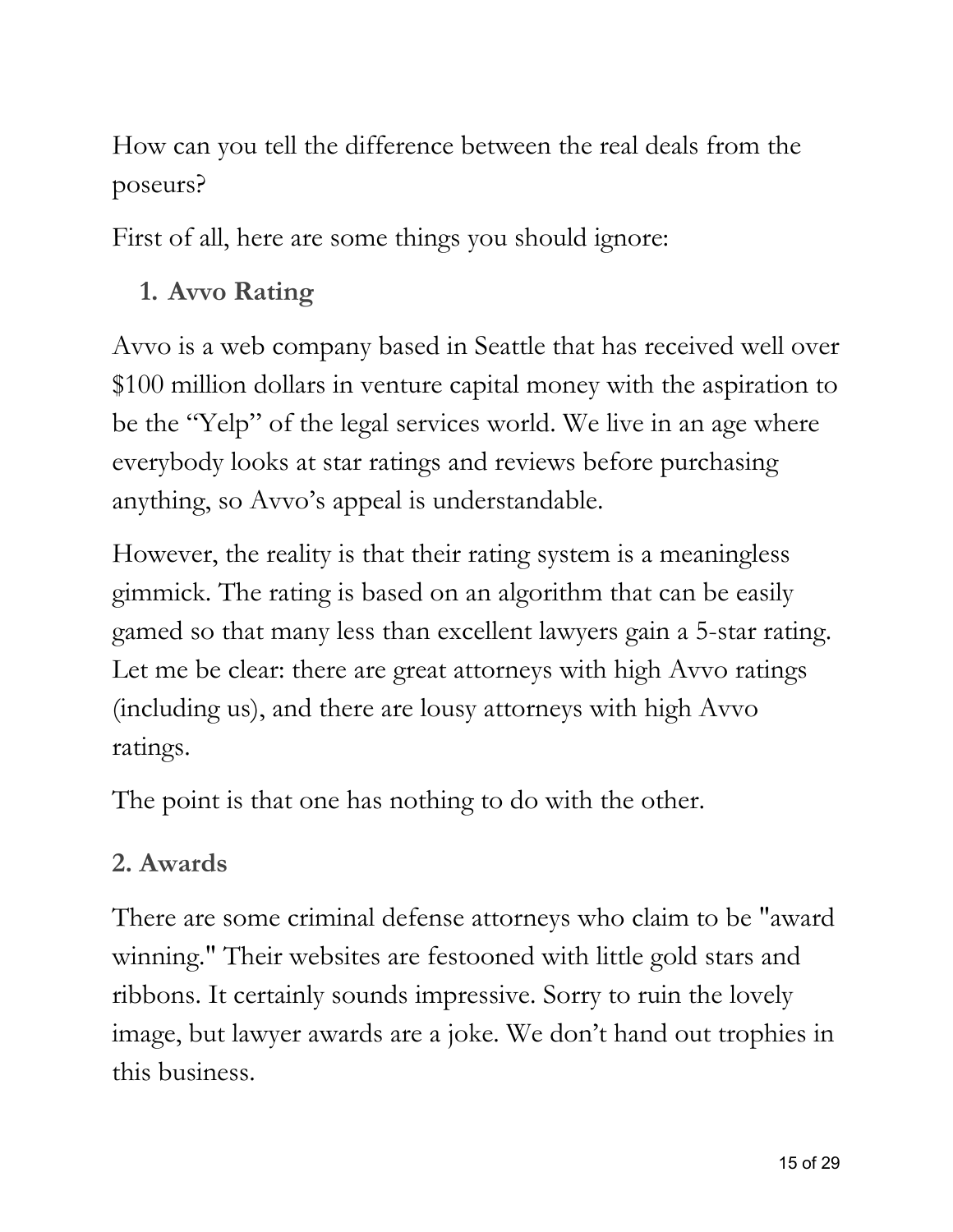Almost all of these "awards" are marketing scams. The attorney sends a check every year to a P.O. Box, and in exchange gets a certificate proclaiming that he or she is a "Superstar Rising Premier Attorney Deluxe!"

These scams endure because clients don't know any better, and because some attorneys are so pathetic that they actually think these things are worth something.

## **3. Don't Believe Promises That Are Too Good to be True**

"What's going to happen in my case?"

That's usually one of the first questions that we're asked by clients. And duh, We get it. Of course, that's why they called us.

However, there is usually no reliable answer in the first client interview. There are many, many variables in every case. The strength of the evidence, your prior record, the particular prosecutor, the particular judge, whether there are suppression issues, etc, etc. etc.

**Anybody who talks to you and tells you that they're going to get your case dismissed or promises a specific outcome during the first interview is lying to you**. If an attorney tells you that your case is "easy" or promises you a specific result the first time you speak to them, move on.

We can't count how many cases we've had where a client was duped into hiring someone else based on false promises, only to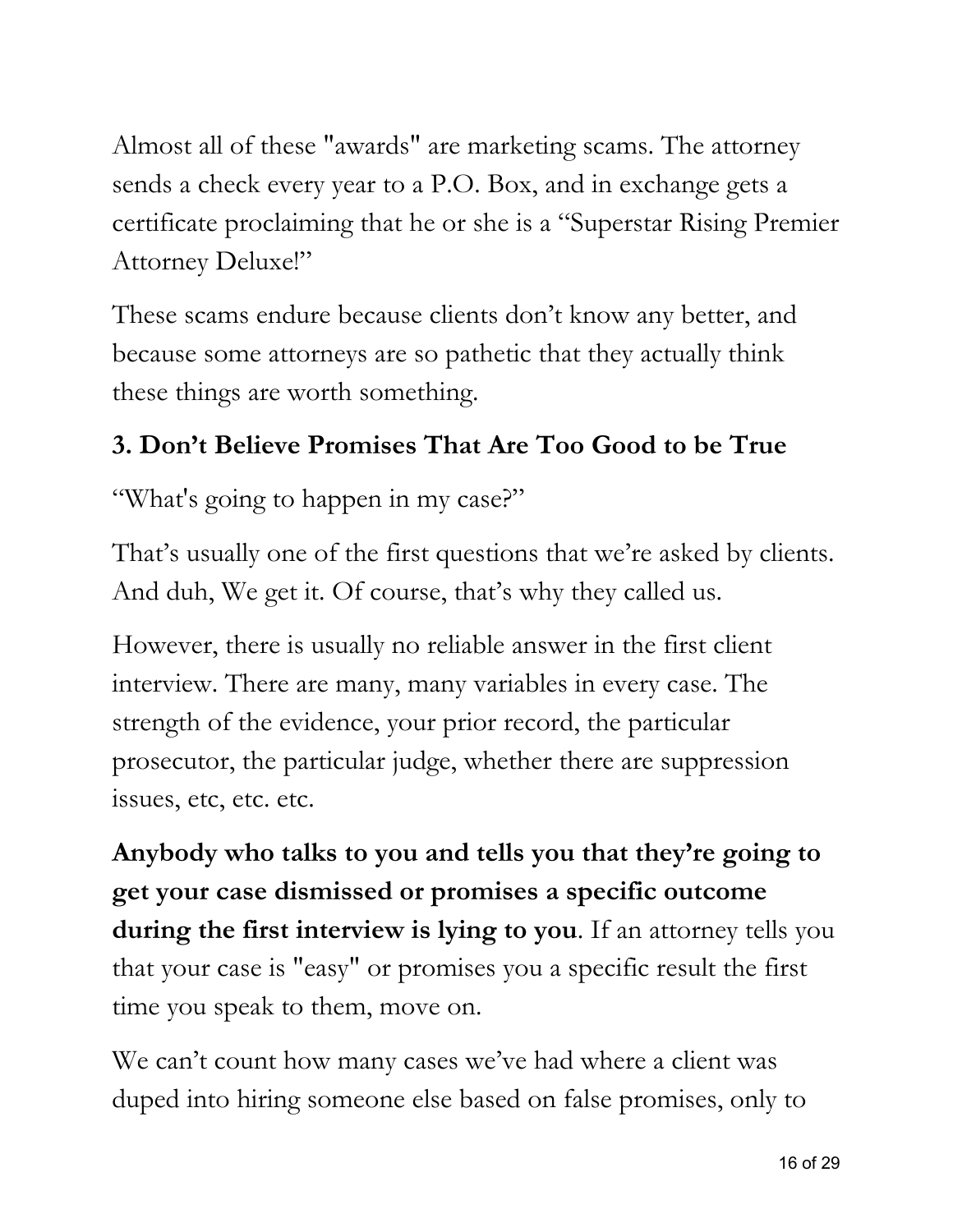come back to us later (a couple thousand dollars lighter) on to clean up the mess.

#### **4. Don't Base Your Decision on Low-ball Fees**

Everybody would prefer if an experienced and competent attorney fell into their lap for free.

Sorry, it's not going to happen.

When you hire a good defense attorney, you're paying for wisdom, perspective, and seasoning developed over thousands of cases and decades of work. Good representation costs money. If an attorney is quoting you the lowest price in town, they're probably either desperate, or not very good.

You should absolutely call around to compare fees, but if your only criteria is hiring the cheapest lawyer you can find, you're doing it wrong.

## **5. Don't Believe That Former Prosecutors Have An "In"**

You are going to find a number of attorneys who market themselves as former prosecutors. Some are legitimately experienced former prosecutors, who have become outstanding defense attorneys. Others were in the prosecutor's office just long enough to get a cup of coffee.

We're not saying that you shouldn't hire a former prosecutor (some of whom are among the best defense lawyers out there), but rather that you should be cautious of this sales tactic. If the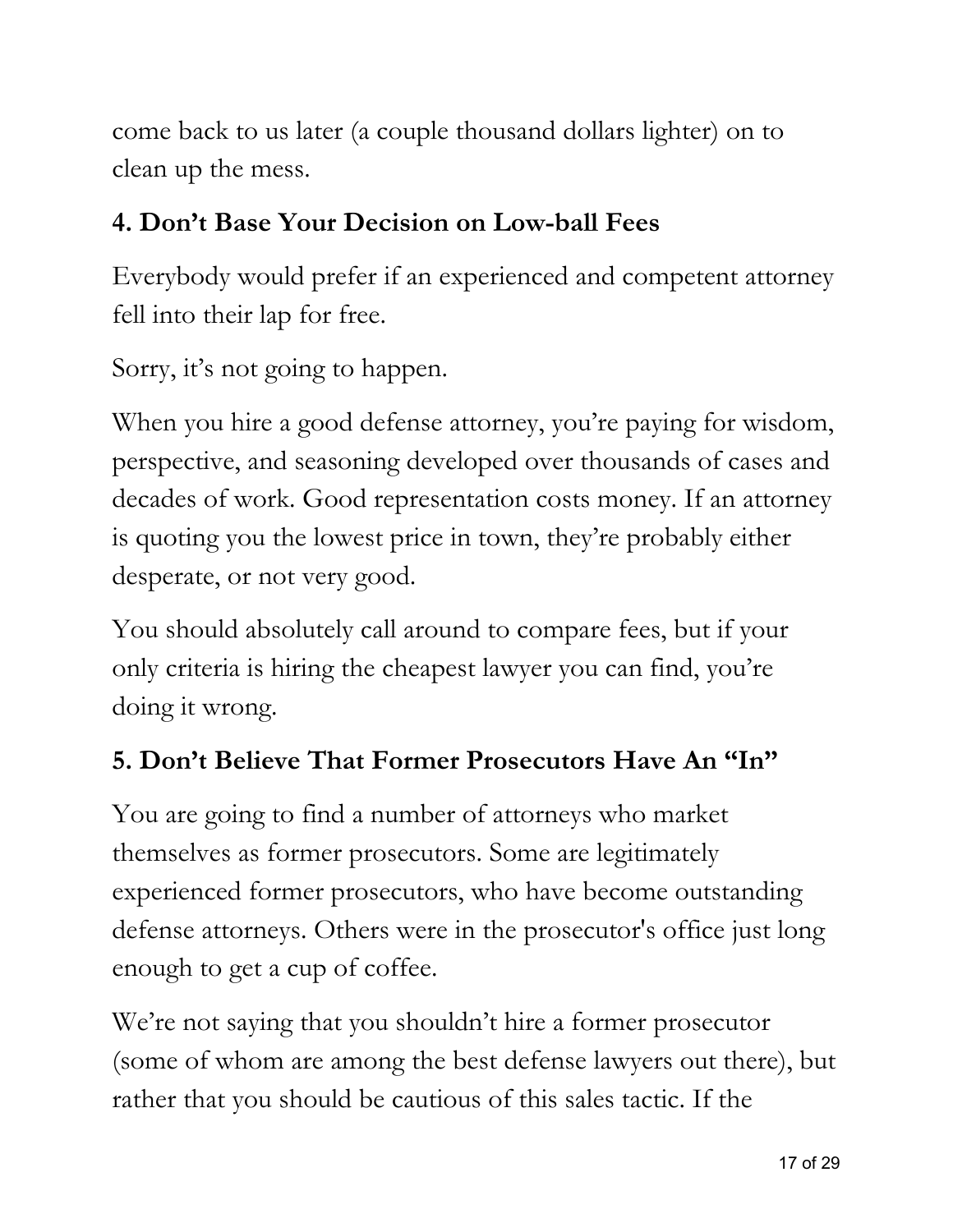attorney's sales pitch is that they have extra influence in the prosecutor's office, they're probably full of it.

The truth is that all defense attorneys know the prosecutors. Most of us have friendly working relationships with the prosecutors, and consider many of them to be friends. But the reality is that prosecutors don't dismiss cases because they like or used to work with the defense attorney.

## **6. Don't hire a lawyer who says that it's urgent that you hire them immediately.**

We've encountered some attorneys who will pressure clients to hire them by suggesting that time is of the essence in getting some sort of amazing result. This is almost never true. If you've already been charged, another few days isn't going to make or break your case. If an attorney is putting the pressure on you to hire them right away, they're not the right attorney for you. The best attorneys will encourage you to shop around because they're confident that you'll come back to them in the end.

*So attorney marketing is mostly B.S. Then how do I find a real deal criminal defense attorney?*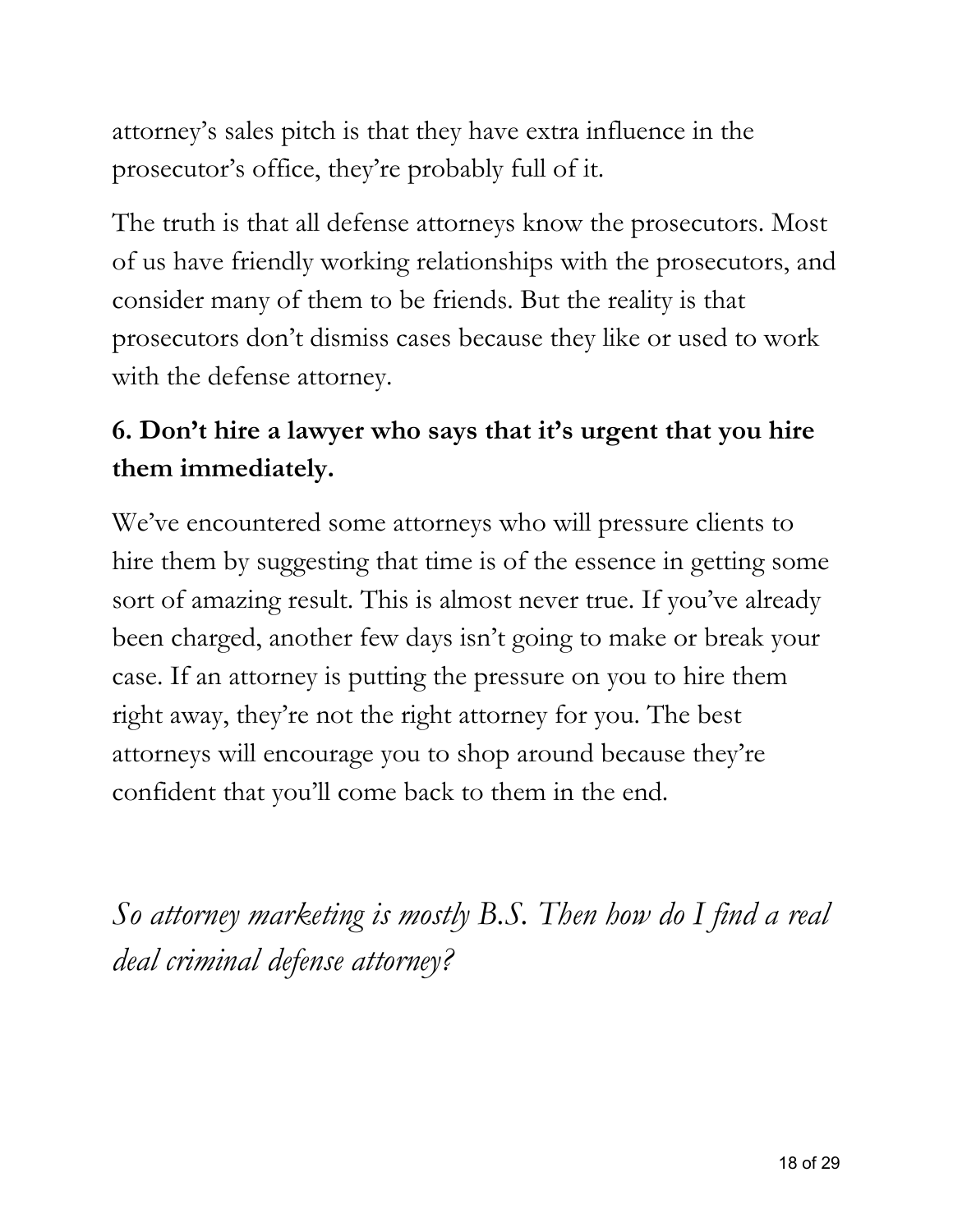## HOW TO FIND THE RIGHT PRIVATE DEFENSE ATTORNEY FOR YOUR CASE

If you're in the market for a private criminal defense attorney, it goes without saying that you want to hire the best. But how does one find the best? The answer is not as simple or straightforward as some might think. The truth is that there is no such thing as the best lawyer for every case. The seasoned and brilliant trial attorney with decades of experience in front of juries might be your best bet for a murder case. That same brilliant attorney might not know the first thing about DUIs. Every lawyer, no matter how celebrated or successful, has strengths and weaknesses.

Our purpose is to help you find the right attorney for your specific circumstances. If you've started looking for attorneys with a google search, it's important to realize that being on the first page of google tells you nothing about the quality of an attorney. Anybody can post a website with his scowling photo in front of the courthouse and claim to be "aggressive" and "experienced." The stakes for someone charged with a criminal offense are extremely high. Your choice of attorney can potentially determine whether you are convicted, whether you are convicted of a felony, whether you go to prison, and for how long you go to prison. This is a big life decision. If you're doing it right, you need to put serious time and effort into finding the right attorney for your specific case.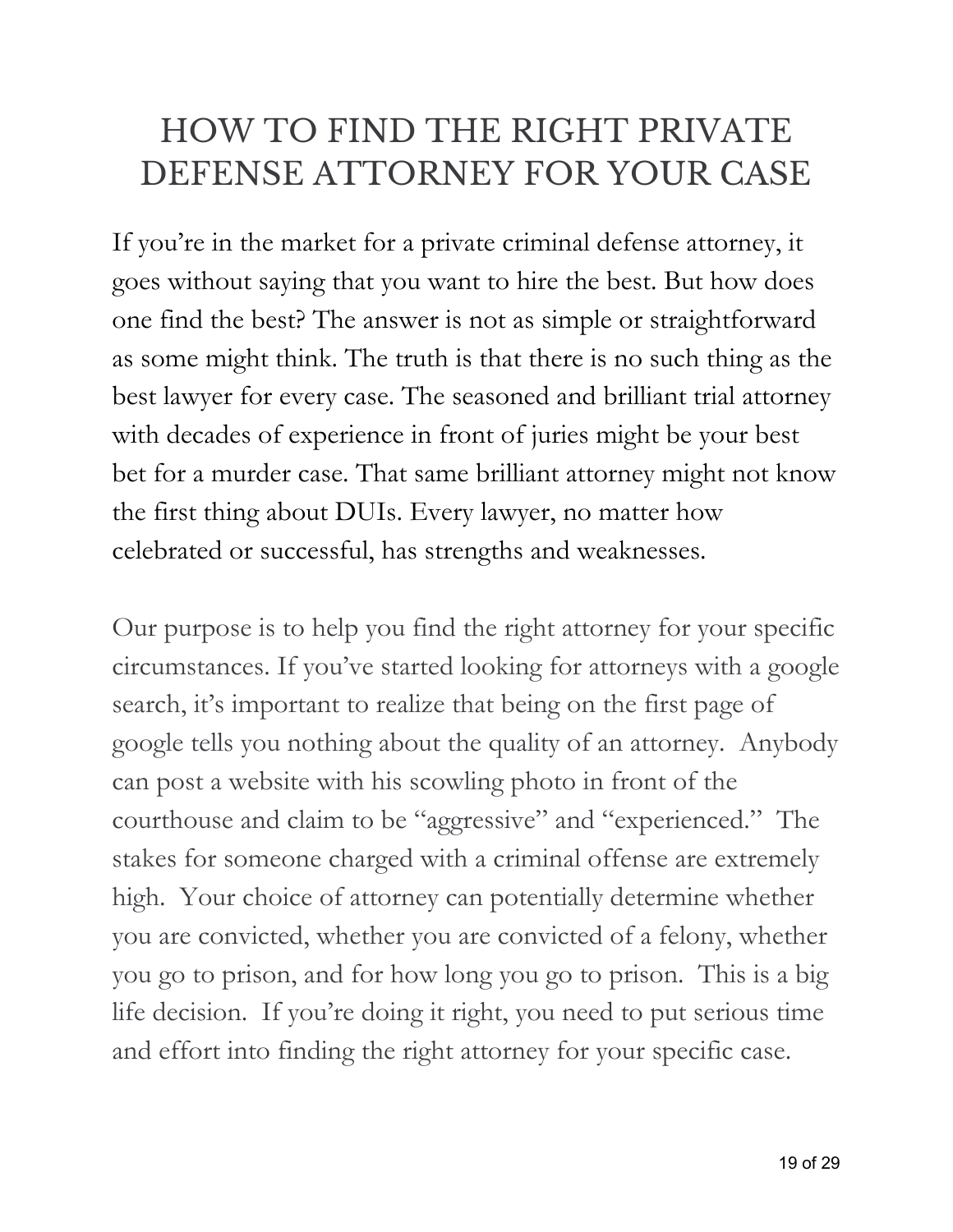When you find a lawyer you're considering, schedule a face to face meeting with him or her before hiring them. When you do meet with a prospective defense attorney, we suggest asking some of the following questions:

## **1. What percentage of your practice is criminal defense?**

Unless the answer is close to 100%, you should look elsewhere. The lawyers who handle nothing but criminal cases are going to be the ones who know the judges, the prosecutors, and the relevant law. They're going to know which defenses fly and which ones don't. They're going to know if there are alternative punishments that can keep you out of jail. You can't afford to be represented by someone who is "moonlighting" as a criminal defense attorney.

## **2. How much of your practice is in the city where I'm charged?**

Practicing in different cities can be radically different. We practice primarily in Virginia Beach where there are over forty prosecutors and eight different circuit court judges. We've been to several other jurisdictions where there are literally one or two prosecutors and a single judge hears every case. Even within the same city, different judges can have very different perspectives on what constitutes reasonable doubt, and reasonable punishment.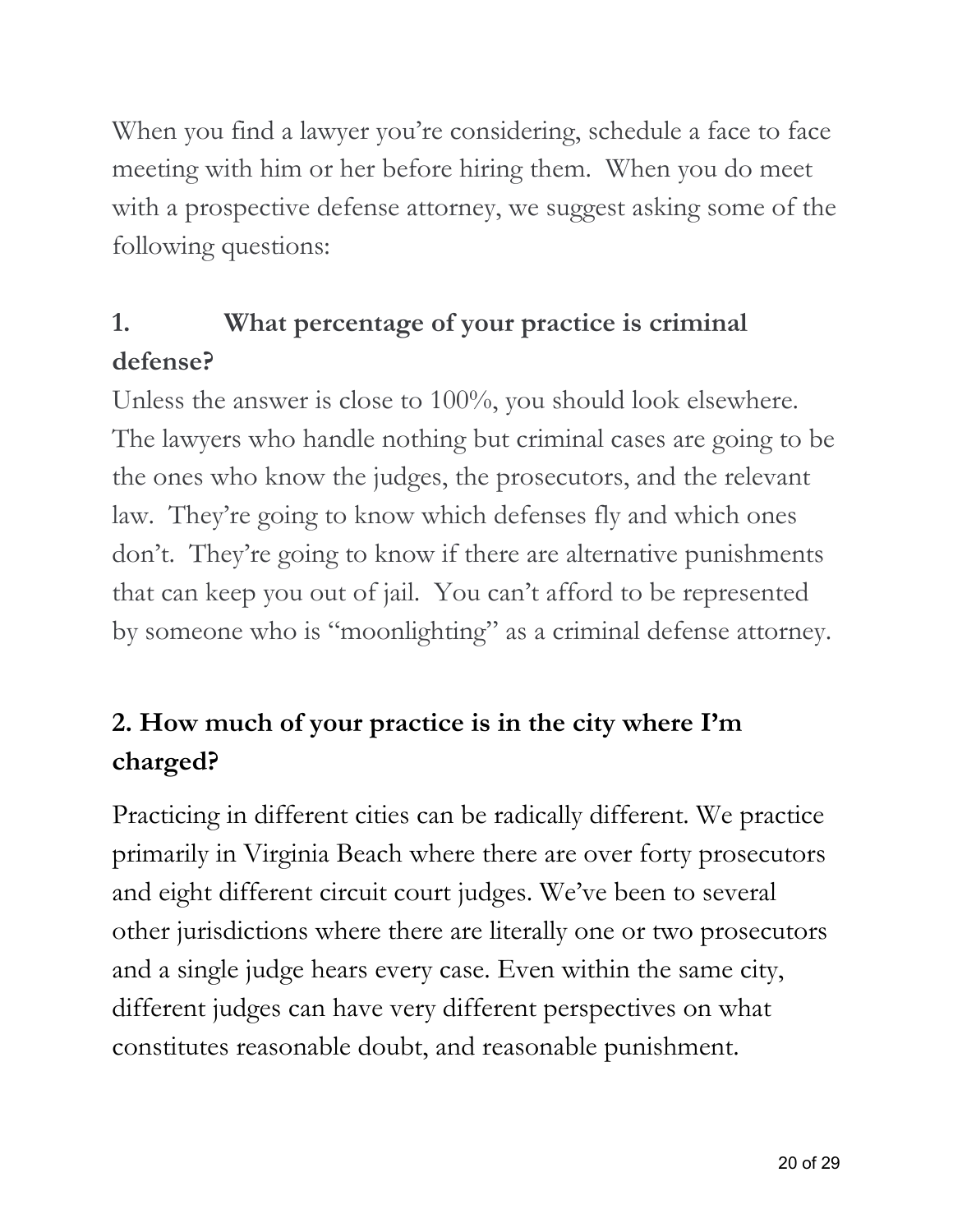That's why it's important for you to have an attorney who practices frequently in the city where you've been charged. Those attorneys know how the local judges and prosecutors think better than anyone.

**3. Do you have experience as either a public defender or a prosecutor? Did you work in the city where I'm charged?** For a young attorney, being a public defender or prosecutor are easily the two best ways to becoming a real deal criminal attorney. These are the people who work in the criminal court trenches every day and try more cases than anyone. In my experience, the best criminal defense attorneys overwhelmingly practiced as one or the other early in their career.

**4. What kind of trial experience do you have? When is the last time you tried a felony case? (This is relevant for all cases but is particularly important for felony cases.)** There are a shocking number of lawyers who market themselves as experienced criminal defense attorneys who have almost no serious trial experience whatsoever. You may find that hard to believe but it is absolutely true. There are so-called defense attorneys who would be completely out of their depth if actually forced to take a case to trial.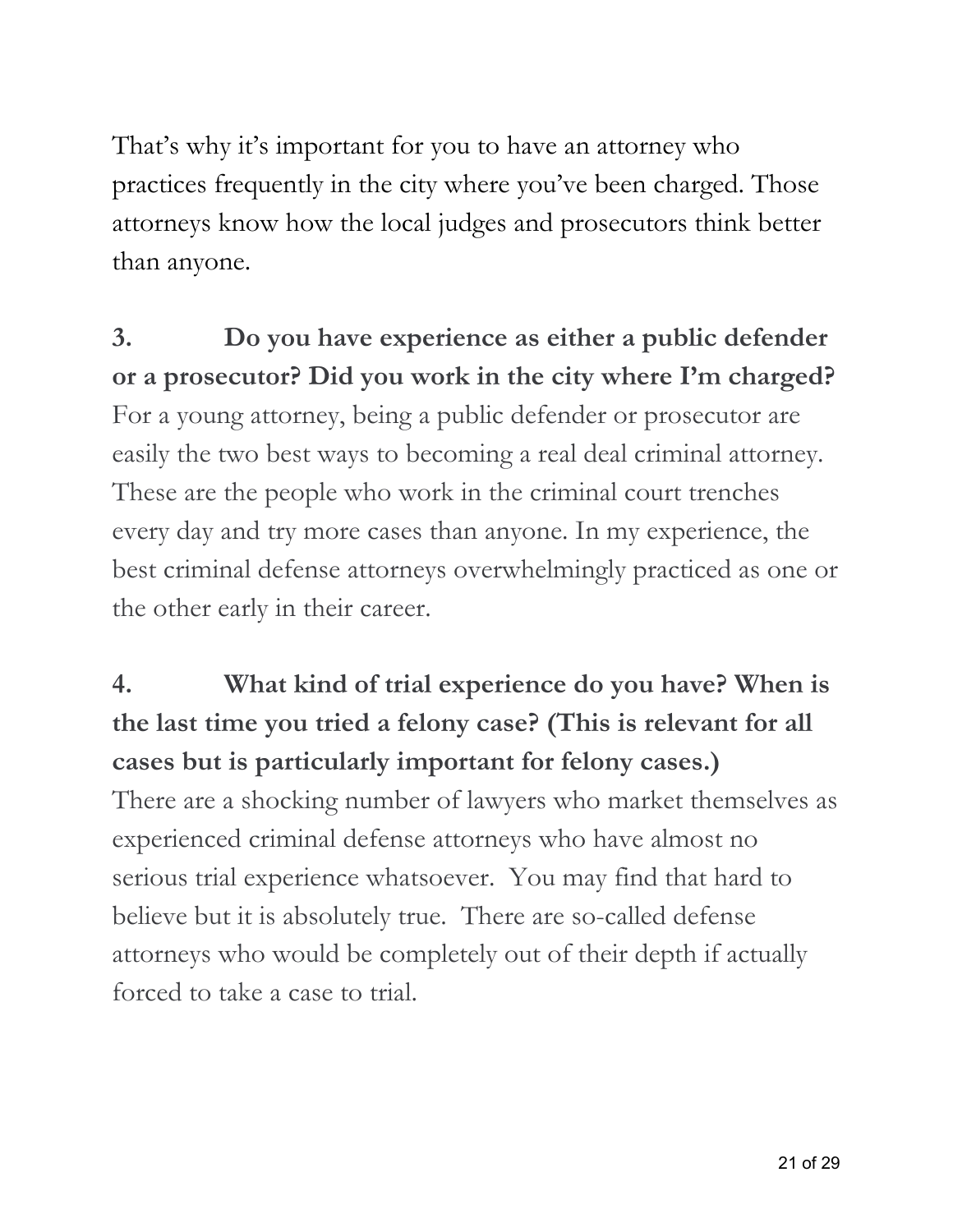Believe me when I tell you that you want an attorney with significant trial experience. If an attorney lacks trial experience, he/she is operating at a tremendous disadvantage. The obvious problem is that the attorney can't competently represent you if your case goes to trial. But the problem is just as large when your case isn't heading toward a trial. What motivation does the prosecution have to give one inch in plea negotiations when faced with an opponent who never takes cases to trial? None. If the evidence against you is overwhelming, your only leverage is often a defense attorney who is willing and competent to take the case to trial.

#### **5. Do you have jury trial experience?**

Not all trial experience is created equal. An attorney might make bold claims that he/she has tried hundreds of cases. That sounds impressive but can be highly deceptive. I could make the claim of having tried over a hundred cases within a handful of months in the public defender's office. Of course, almost all of those trials were for district court misdemeanors. Was it an invaluable tool for gaining experience and sharpening trial skills? Absolutely. Would it have qualified me to handle a serious felony case after a few months of being an attorney? No.

You need an attorney with the right skill set for your situation. If you're charged with reckless driving, your case probably isn't heading toward a jury trial. If you're charged with a serious felony,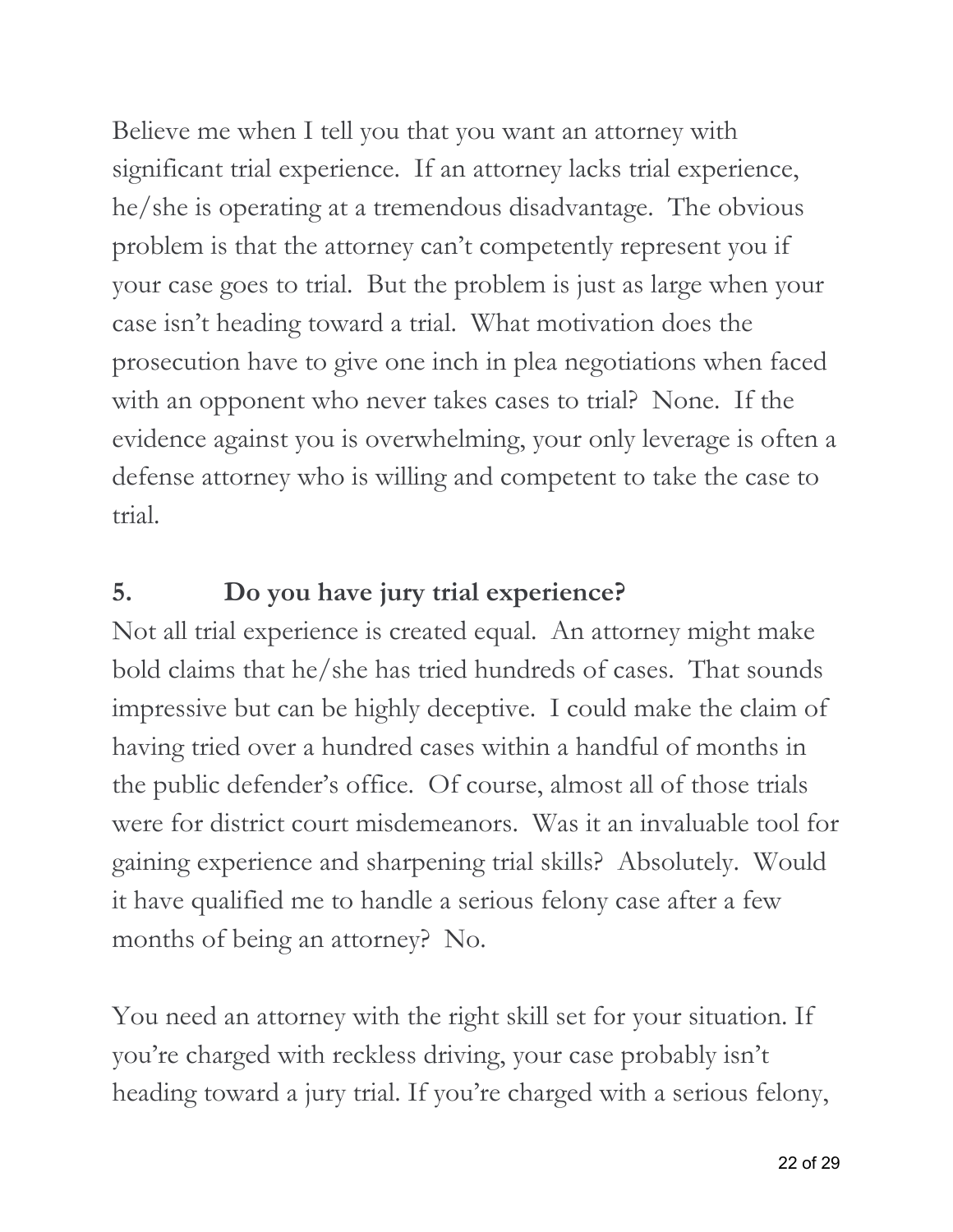you don't want an attorney whose primary practice is traffic cases. The best attorneys out there have jury trial experience. Ask your prospective attorney how many felony cases they've taken to trial? How many of those were jury trials? Can you see sample transcripts of their work?

## **6. What motions experience do you have? Do you see the possibility of filing any motions in my case?**

Many cases are determined at the "motions" phase of a case. For instance, a successful motion to suppress evidence can sabotage a prosecution's entire case. Even "losing" motions can be highly effective. A motions hearing can provide the opportunity to hear the testimony of witnesses prior to trial. A motion can set the stage for a successful appeal. A motion can make the prosecutor more likely to make a favorable offer. If an attorney ever tells you something like "motions always get denied" or that "motions never work," you should run, not walk, out of his or her office. I would also recommend asking prospective attorneys for samples of their written motions and legal memorandums.

## **7. Can the attorney have an educated conversation about state sentencing guidelines?**

If you're convicted of a felony in Virginia, the state sentencing guidelines recommend what you're punishment should be. The general idea is that the guidelines promote consistency in statewide sentencing so that people charged with similar crimes who have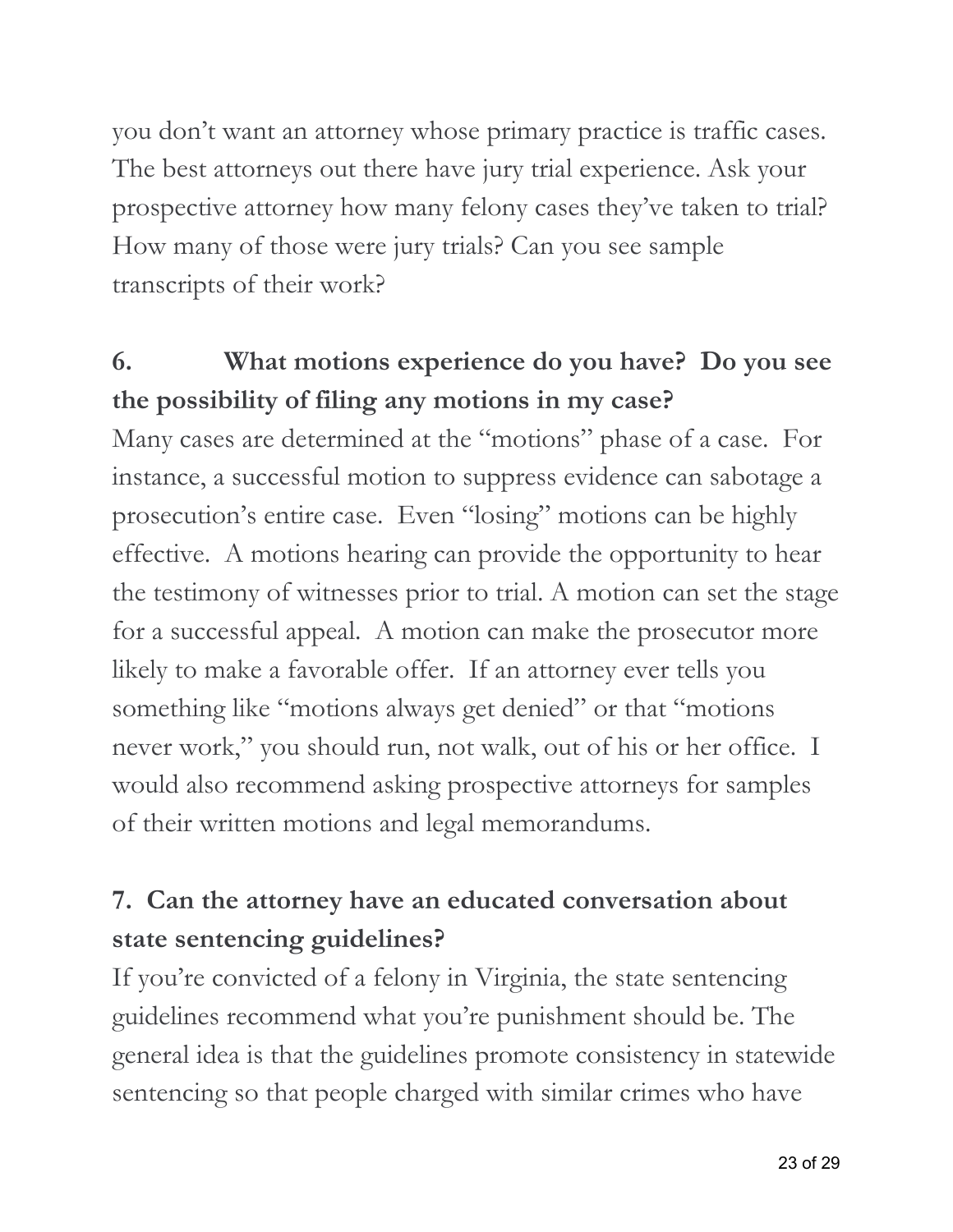similar records receive similar punishments whether they live in Roanoke, Richmond, or Virginia Beach. While judges have the authority to ignore the guidelines, they rarely do. Judges are required to give written explanations anytime they depart from the guidelines. The result is that state sentencing guidelines likely will be the most important factor in how much time someone convicted of a felony ends up serving. That's why it's extremely important to have an attorney experienced with the nuances of guidelines. If you're charged with a felony, you should absolutely talk to any prospective attorney about sentencing guidelines. If he/she can't have a highly educated conversation about state sentencing guidelines, you should run out of the office.

#### **8. Do you have experience using expert witnesses?**

The majority of criminal cases are not going to involve expert witnesses, but a credible defense expert can be the make or break factor in certain cases. I've worked with computer forensics experts, video enhancement experts, SANE nurse experts, firearms experts, DNA experts, fingerprint experts, forensic pathology experts, alcohol blackout experts, eyewitness identification experts, and marijuana cultivation experts among others. While certainly not relevant to every case, a good expert witness can be the difference between guilt and innocence. Has your prospective attorney worked with expert witnesses? Can they give you examples? Is an expert witness possibly relevant in your case?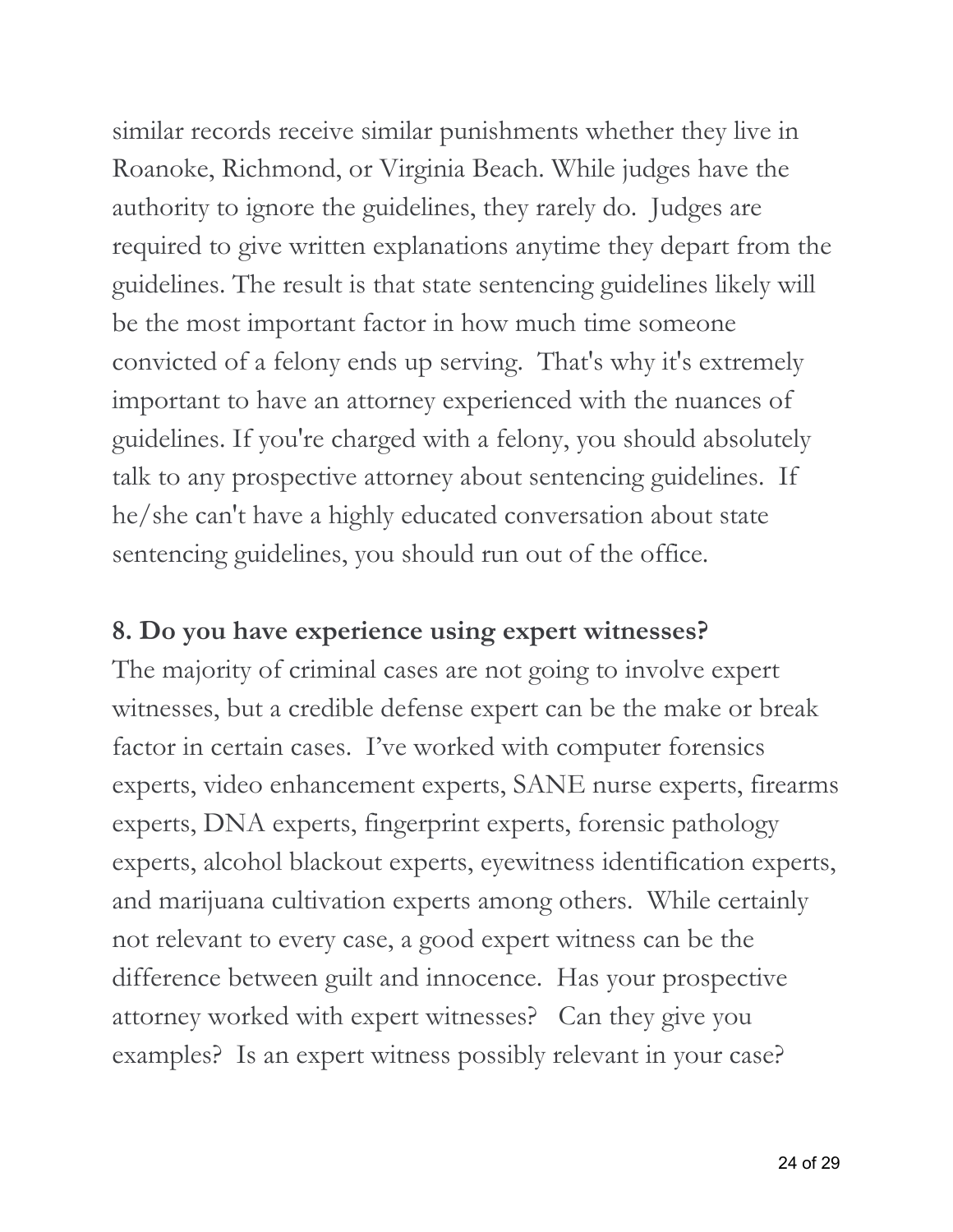## **9. Do you have any appellate experience?**

How many times have you argued before the Court of Appeals and/or Supreme Court of Virginia? Nobody wants to lose their case. However, the reality is that if you take your case to trial, it might result in a conviction. A good defense attorney is already thinking about the appeal before the trial and throughout the trial. Appellate work is incredibly complicated and there are landmines everywhere. If an attorney doesn't have experience with appeals, he/she is not thinking about the record that needs to be established to give you the best chance to win on appeal. I would suggest asking your prospective attorney for samples of their appeals work and asking what sorts of appeal issues might be relevant if you lose your case.

## 9. **Is your fee a "flat fee" or are there other potential costs?**

Some criminal defense attorneys charge a transparent one time flat fee that covers the cost of your entire representation from start to finish. It doesn't matter if your case ends up being complicated, gets continued four times, or requires extra work out of the courtroom.

Other criminal defense attorneys quote different fees for the separate portions of the representation. For example, you might be quoted separate fees for representation at the preliminary hearing, motion to suppress, and trial.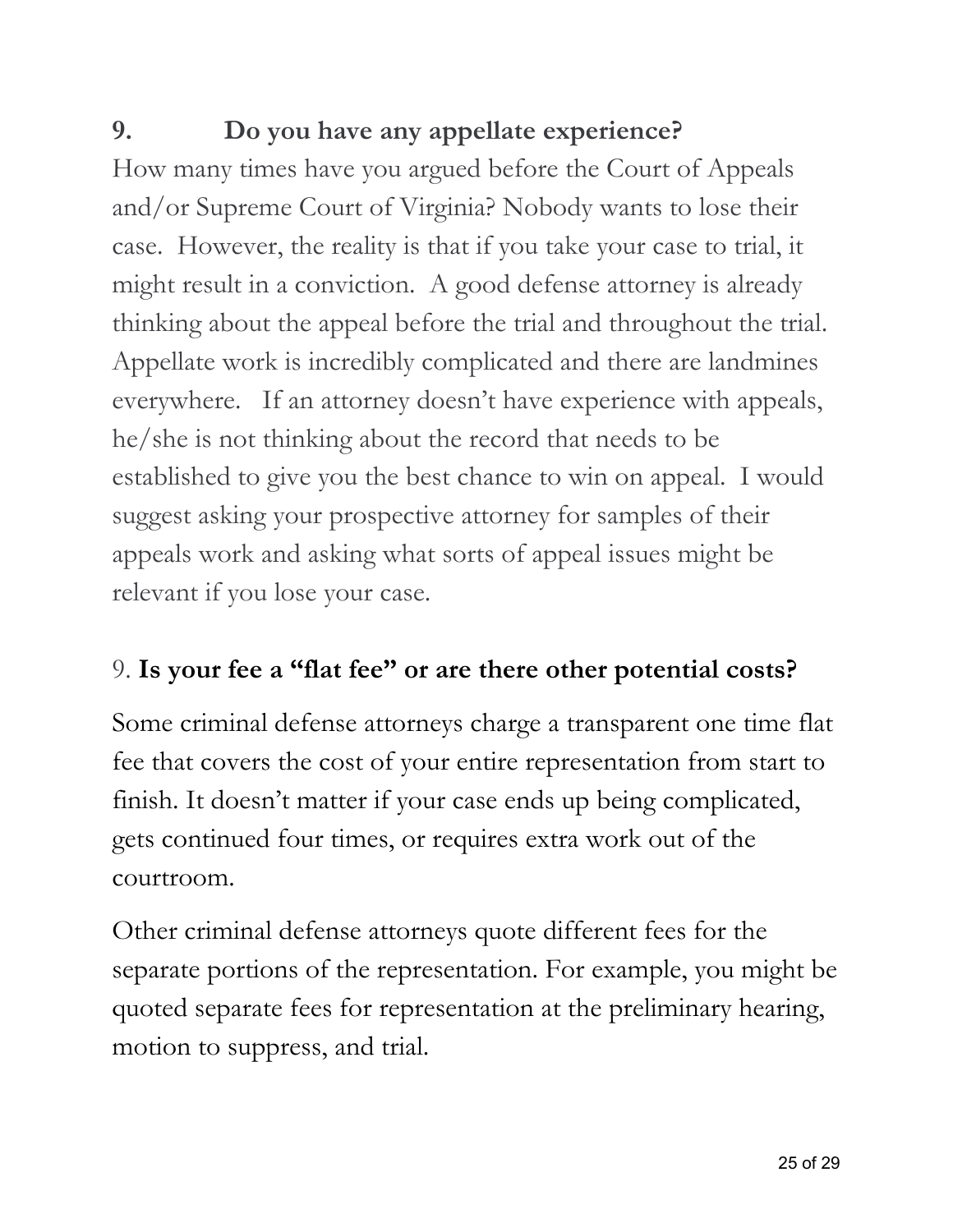Other criminal defense attorneys might quote based on an hourly rate.

## **We strongly encourage you to look for attorneys who quote flat fees. The reason is that you never want financial pressure to be a consideration in your decision-making process. Ever.**

Ask yourself. Do you really want to be put in a position where you can't take your case to trial because you can't afford the additional fee?

## **10. Ask the attorney for an opportunity to see them in action.** Think about it like this. Would an NFL general manager draft their future quarterback based on a website promising that "he's aggressive" and is "highly experienced?" Of course not. Should you make that decision when your freedom and future are on the line? Only if you're a moron. Ask the attorney when he/she has a big case on the docket. There is no better way to see if your prospective attorney is the real deal or just an empty suit.

*So I've found an attorney who I like? How do I get them to take my case? How can I get the best fee?*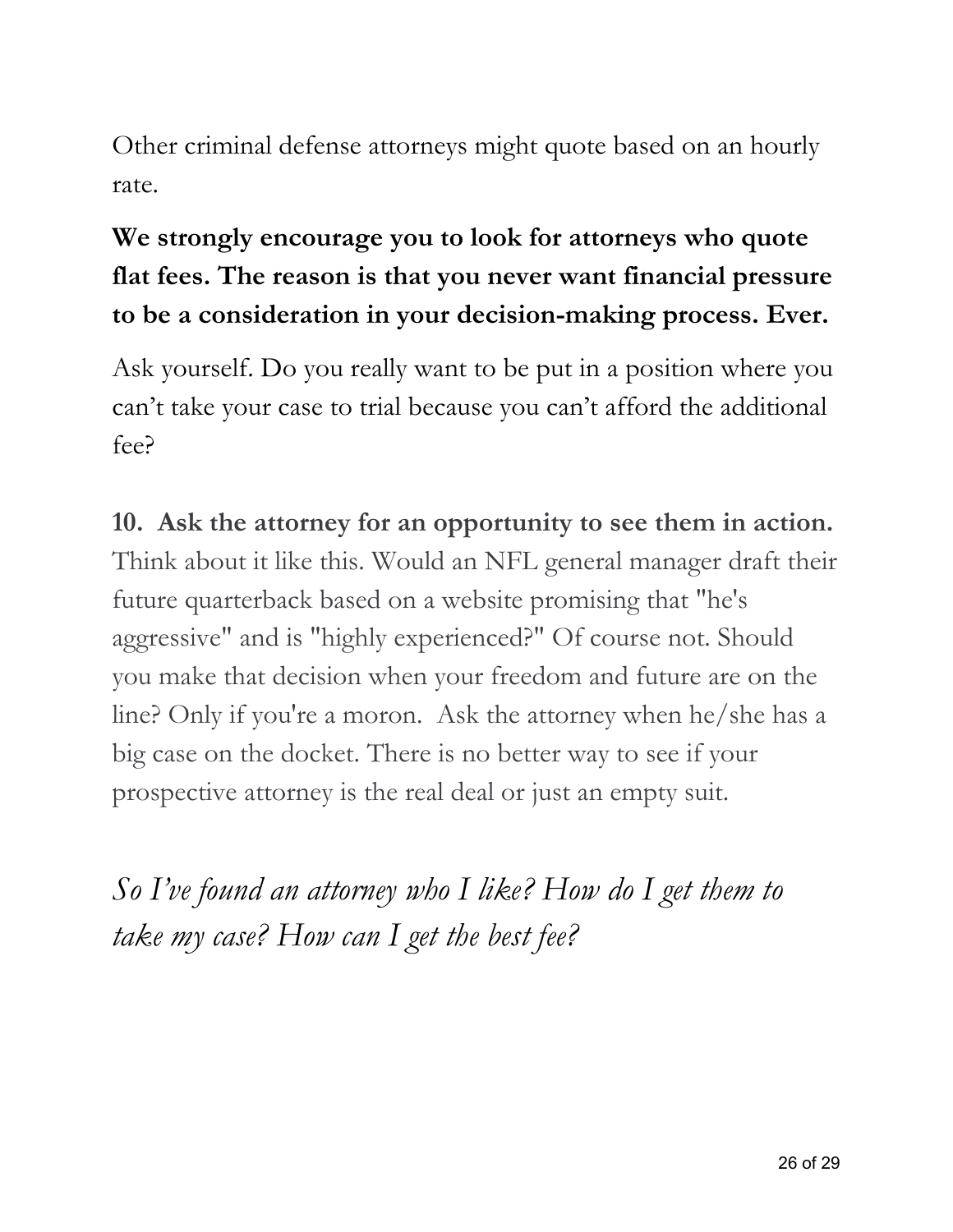## HOW TO GET A GOOD CRIMINAL DEFENSE ATTORNEY TO TAKE YOUR CASE AT A REASONABLE FEE

When you talk to attorneys, there are some things you'll want to avoid saying.

- Don't tell the attorney that you're broke. The attorney won't listen to anything else you have to say. This is how we feed our families.
- Don't start the conversation by saying the police were rude or violated your rights.
- Don't say you're going to sue the police.
- Don't say that it's going to be an easy case.

These are hallmarks of difficult and unrealistic clients that every criminal defense attorney can identify a mile away. Most attorneys won't touch your case with a twenty-foot pole or they will double the fee quote, because you come across as "high maintenance."

Instead, this is how you should handle yourself:

• Show up to your appointment on time and dress nicely. It immediately sets you apart from 90% of the people consulting with the attorney and sends a strong positive signal that you are someone worth taking on as a client.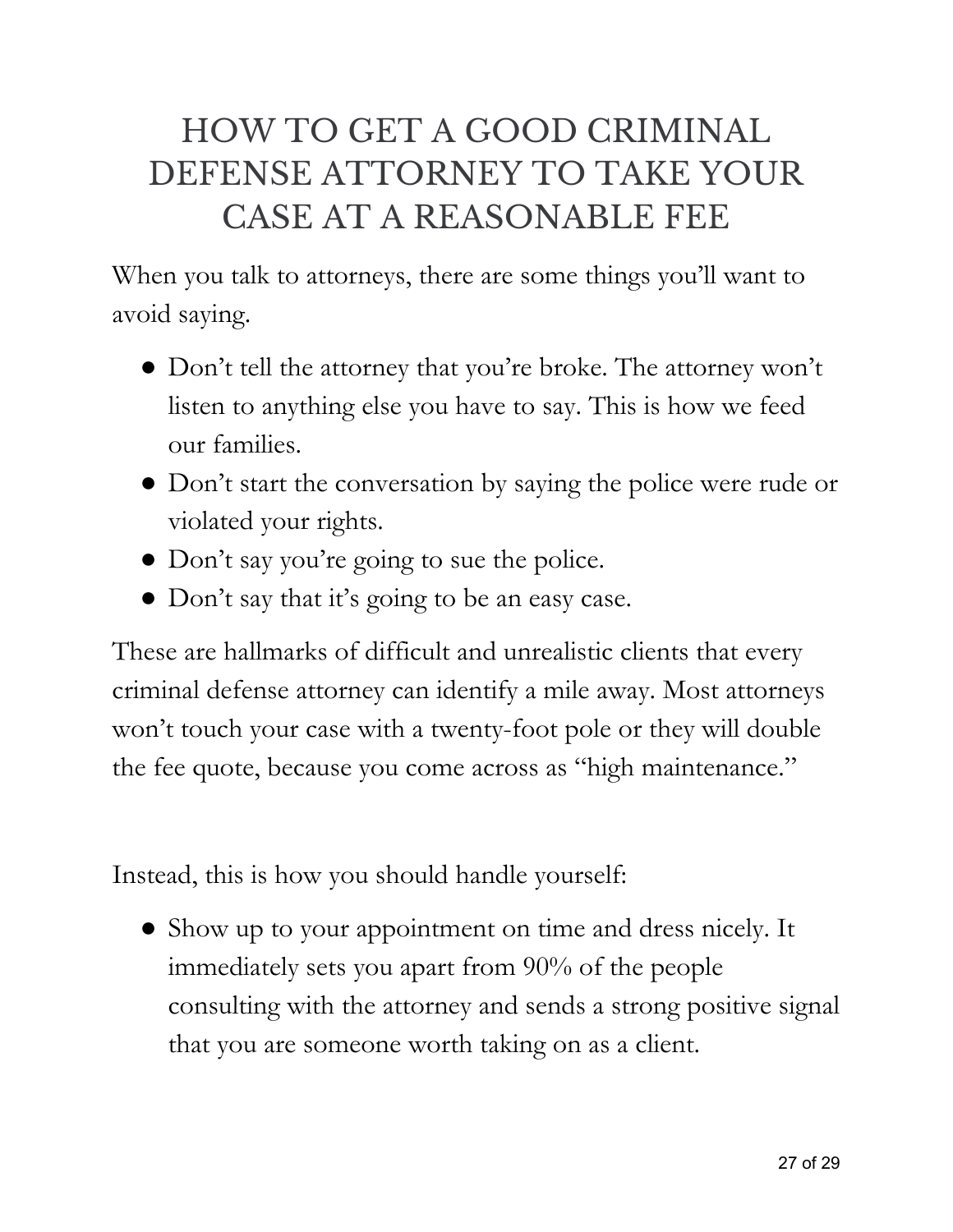- Talk about the facts of your case. Don't talk about the fee. Defense attorneys like interesting cases. We've ended up quoting ridiculously low fees just because we're interested in the issues presented by a case.
- Be painfully honest with the attorney about the facts of the case. We've heard it all. Defense attorneys don't make judgments. It's refreshing to hear a client tell us the full story, warts and all. We'll probably give you a better fee quote.
- Let the attorney know that you're realistic about your expectations. Obviously different cases have different achievable outcomes. If you were caught red handed with five kilos of coke and three AK-47s, don't come to the meeting talking about how you won't settle for anything less than a misdemeanor with no jail time. Realistic clients get better fee quotes.

# Final Thoughts

We hope that this information was useful to you. Being charged with a crime is incredibly stressful, but arming yourself with the knowledge here is one of the best things you can do.

No matter how much research you do, it is never going to be easy to choose a criminal defense attorney. If you take away one message from all of the information we've provided, it is that you